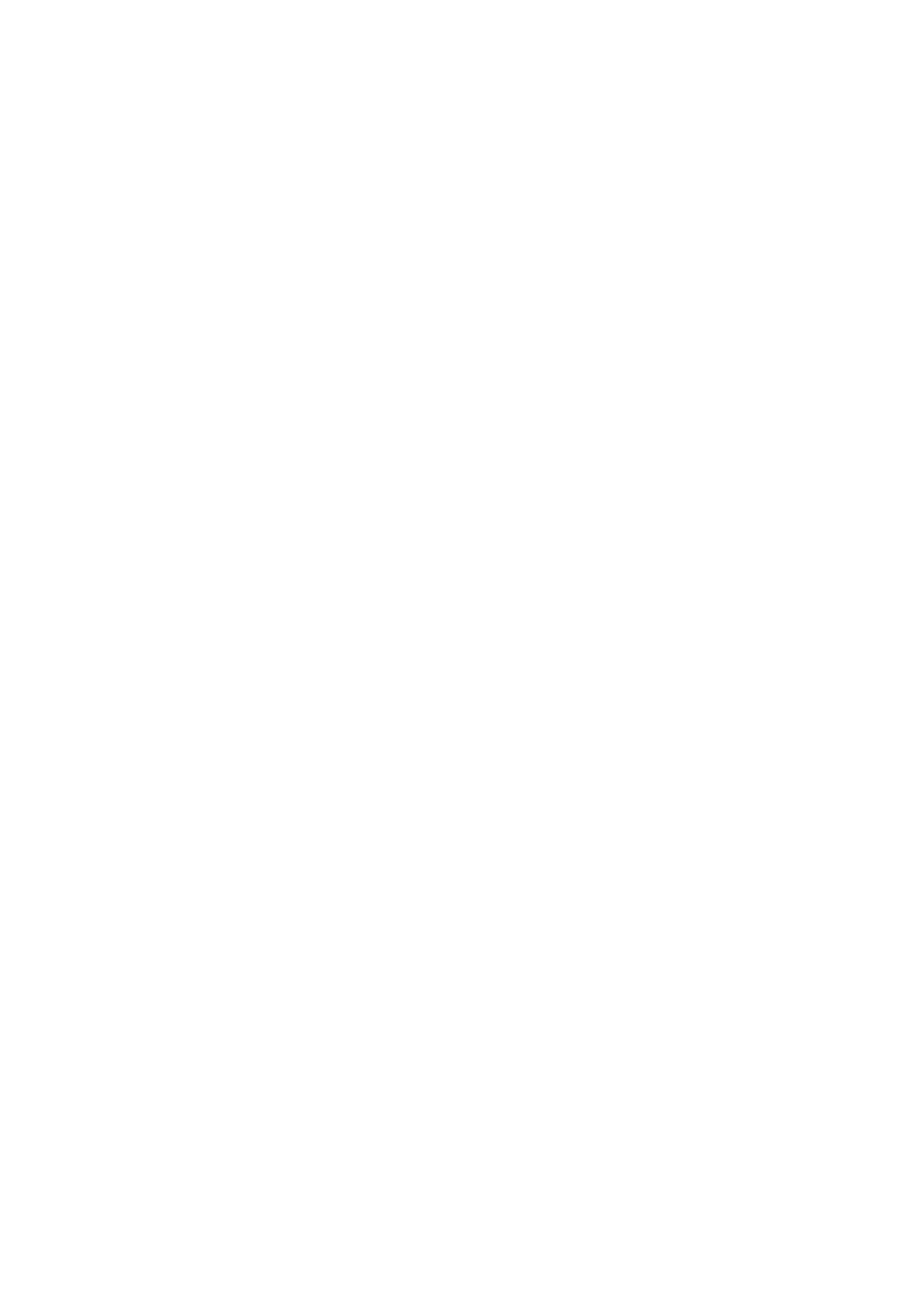# Values, World Society and Modelling Yearbook 2014

By Gordon Burt

Cambridge **Scholars** Publishing

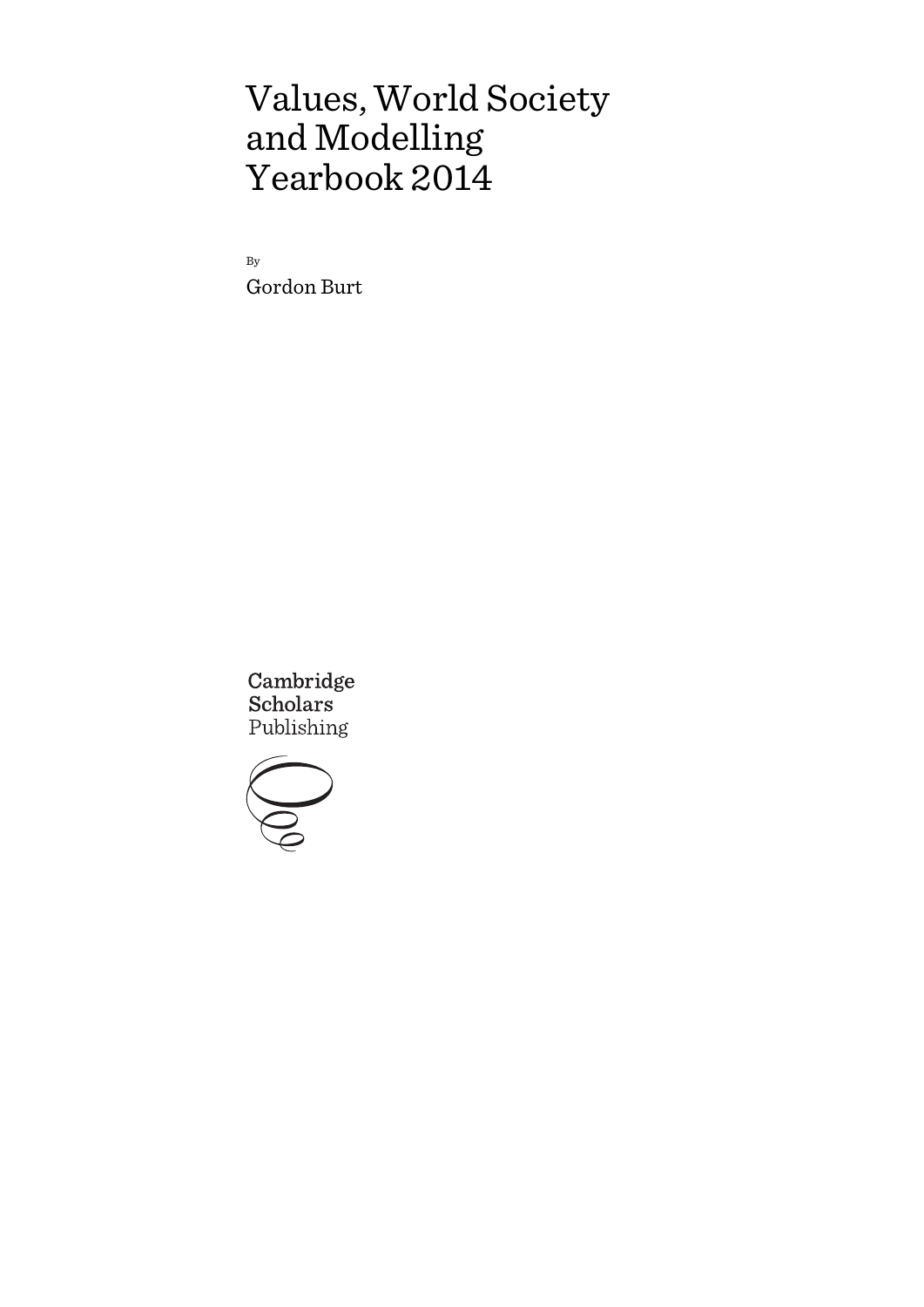Values, World Society and Modelling Yearbook 2014

By Gordon Burt

This book first published 2016

Cambridge Scholars Publishing

Lady Stephenson Library, Newcastle upon Tyne, NE6 2PA, UK

British Library Cataloguing in Publication Data A catalogue record for this book is available from the British Library

Copyright © 2016 by Gordon Burt

All rights for this book reserved. No part of this book may be reproduced, stored in a retrieval system, or transmitted, in any form or by any means, electronic, mechanical, photocopying, recording or otherwise, without the prior permission of the copyright owner.

ISBN (10): 1-4438-8533-9 ISBN (13): 978-1-4438-8533-1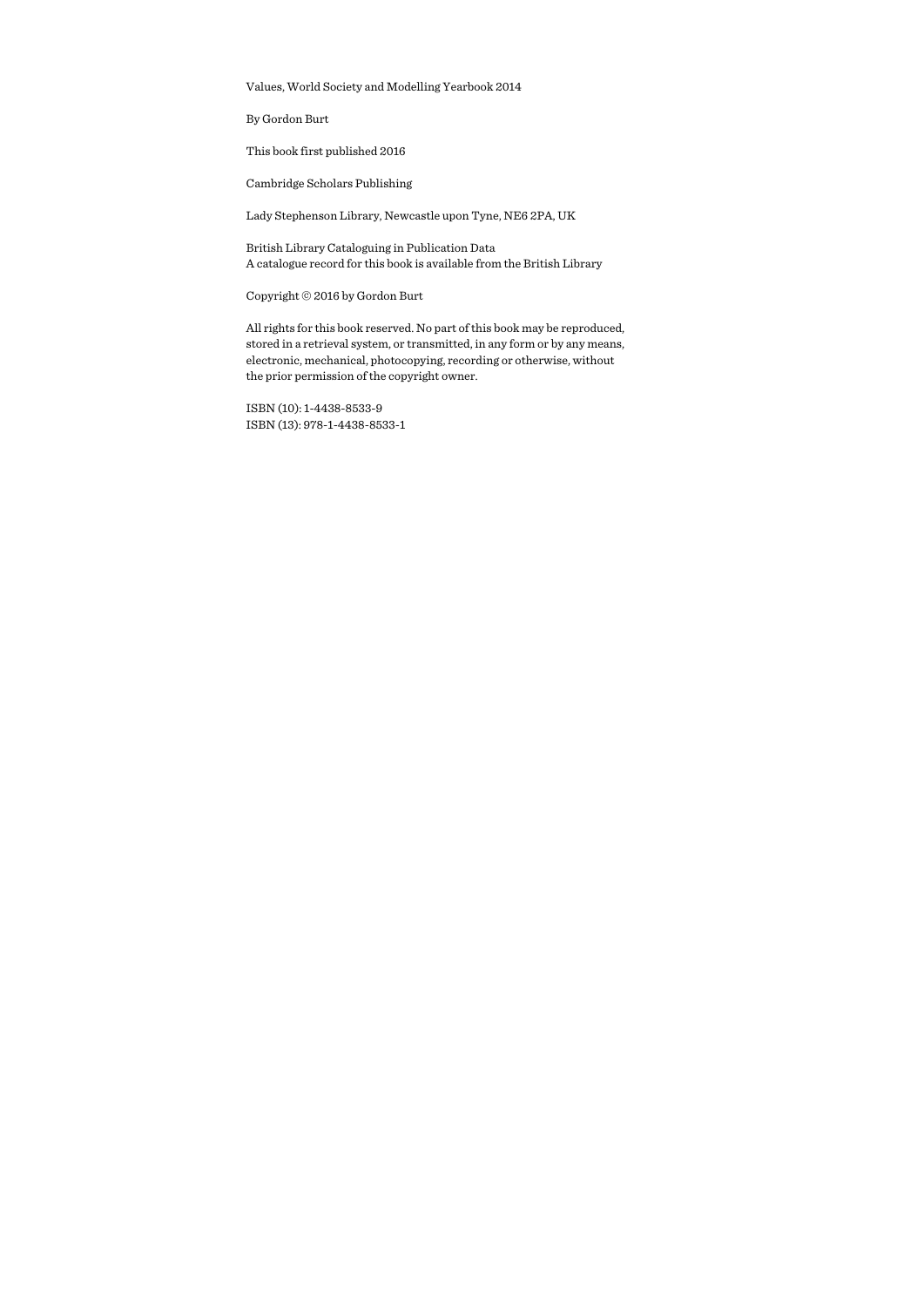## TABLE OF CONTENTS

| Introduction and Overview  Arts and Science                                        |
|------------------------------------------------------------------------------------|
| <b>Part I: Values</b>                                                              |
| Individuals and Societies, Needs and Cultures                                      |
| Individuals: Activities, Happiness and Other Values, Emotion, Personality          |
| Relationships: Family and Friends, Care and Therapy, Nurturing<br>Flourishing      |
| The Life of an Individual  Feeling at Home in the World                            |
| 'Our Values': Unanimous? Universal? Exceptional? Good? Safe?                       |
| <b>Part II: World Society</b>                                                      |
| The World Today: Tension and Volatility in a Multi-Level Geopolitical<br>Structure |
| World History: Progress and Destruction, Independence and Incorporation            |
| Ukraine: United or Divided? West and East; Living with Others                      |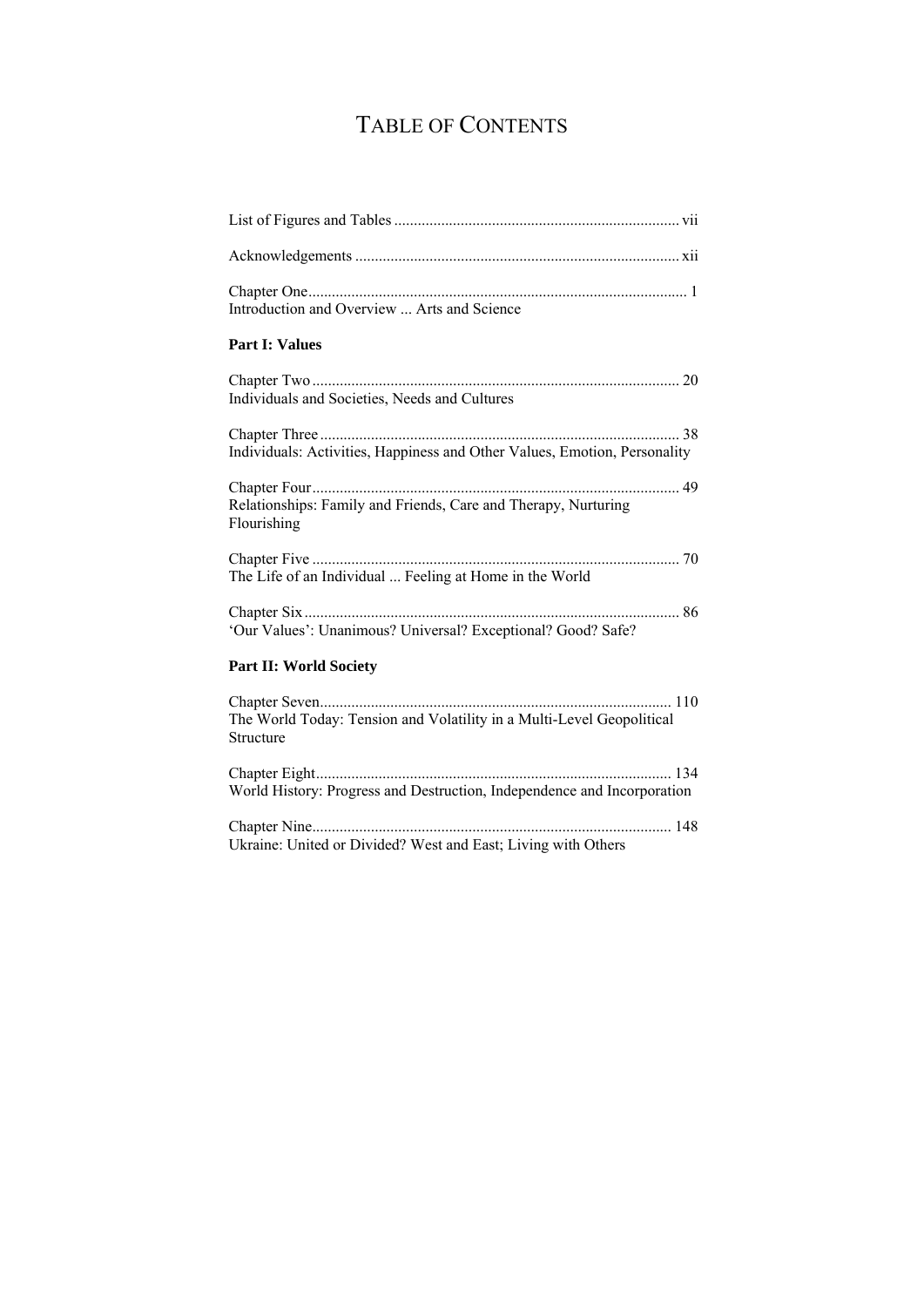### vi Table of Contents

| Scotland: 'Our Values'? Independence? More Varied and Less Distinctive |
|------------------------------------------------------------------------|
| The World Economy: Growth and Inequality                               |
| Gender: Culture and Psychology, Literacy and Education                 |
| World Chess 1914, World Football 2014: Performance and Prediction      |
| <b>Part III: Modelling</b>                                             |
| Look at Social Reality  Look at the Universe  And See Mathematics!     |
|                                                                        |
|                                                                        |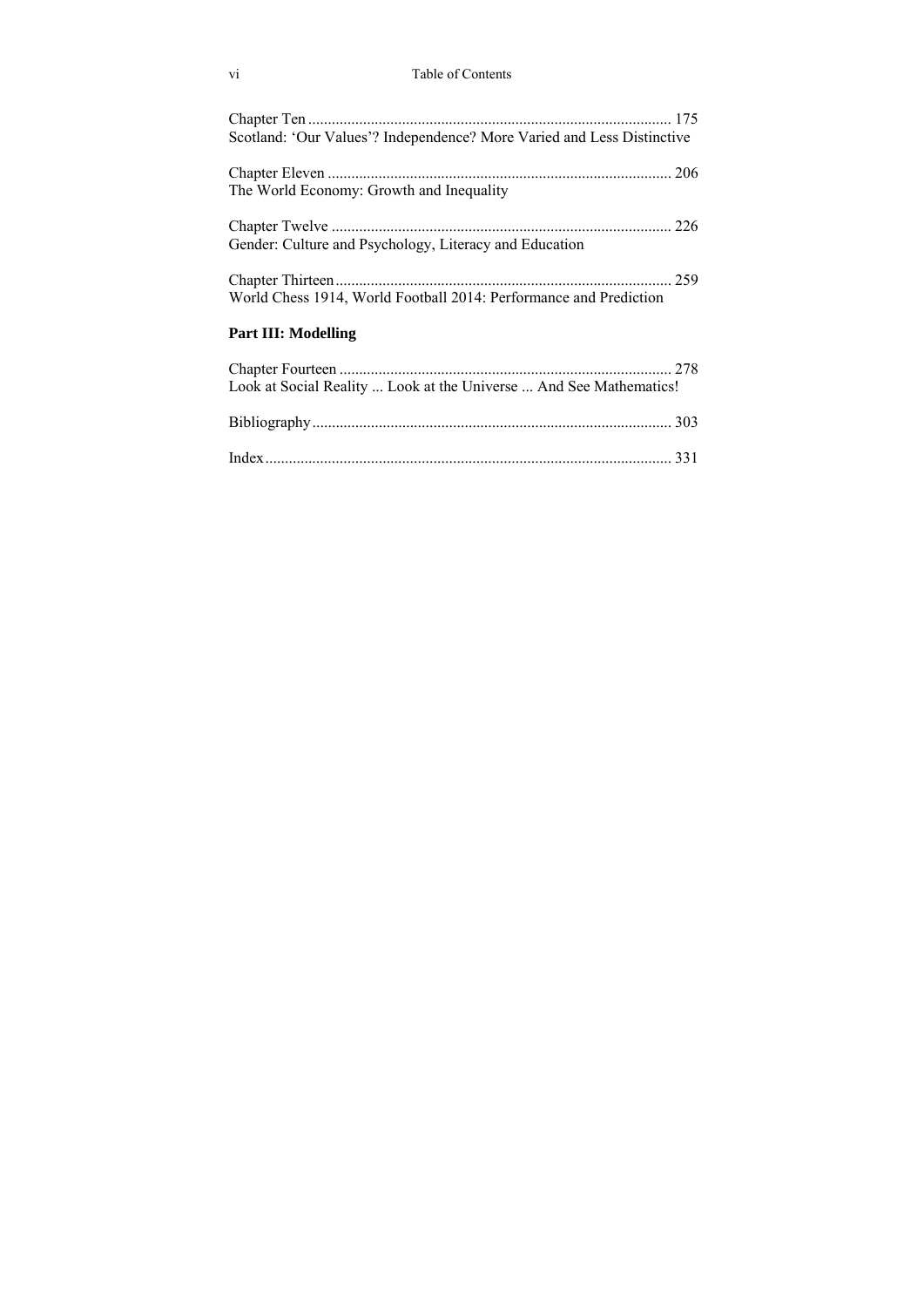### LIST OF FIGURES AND TABLES

### **Figures**

- **Figure 5.1** Responses to not feeling at home
- **Figure 6.1** World War I casualties, total deaths
- **Figure 6.2** World War II casualties, total deaths
- **Figure 6.3** A set of different views: a map of the viewpoints mentioned in the debate
- **Figure 7.1** European Parliament, seats in 2009 and 2014
- **Figure 7.2** Type A and Type B volatility in successive elections

**Figure 7.3** Type A and Type B volatility across post-communist countries

**Figure 7.4** How the change dp depends on the share p of the vote

**Figure 7.5** How the change dz depends on the z-score for the share p of the vote

- **Figure 7.6** The cumulative share of the vote in 2014 for parties ordered by size of share
- **Figure 8.1** A possible world history: progressive acts of independence
- **Figure 8.2** The number of states,  $n(t)$ , in the period 1816 to 2004
- **Figure 8.3** The number of states,  $n(t)$ , 1816-2004,  $log_2n=a+bT$
- **Figure 9.1** Ukraine's oblasts (regions/provinces)
- **Figure 9.2** Circles centred on Ukraine's oblasts

**Figure 9.3** Spatial distribution of tweets containing the words "Крим" or "Крым", Feb 28 – Mar 7, 2014

- **Figure 9.4** % vote for president, 1991-2010 in provinces running west to east
- **Figure 9.5** The west-east policy continuum
- **Figure 9.6** % vote for (pro-Russian) Party of the Regions in each oblast in 2012
- **Figure 9.7** % vote for Poroshenko in the four strips of provinces, west to east, May 2014
- **Figure 9.8** The provinces containing the 20 most populous cities in Ukraine
- **Figure 9.9** The network of contiguous linguistic areas in Ukraine  $\frac{6}{6}$ Russian as a native language)
- **Figure 9.10** Schematic map of provinces; % of Moscow or protestant communities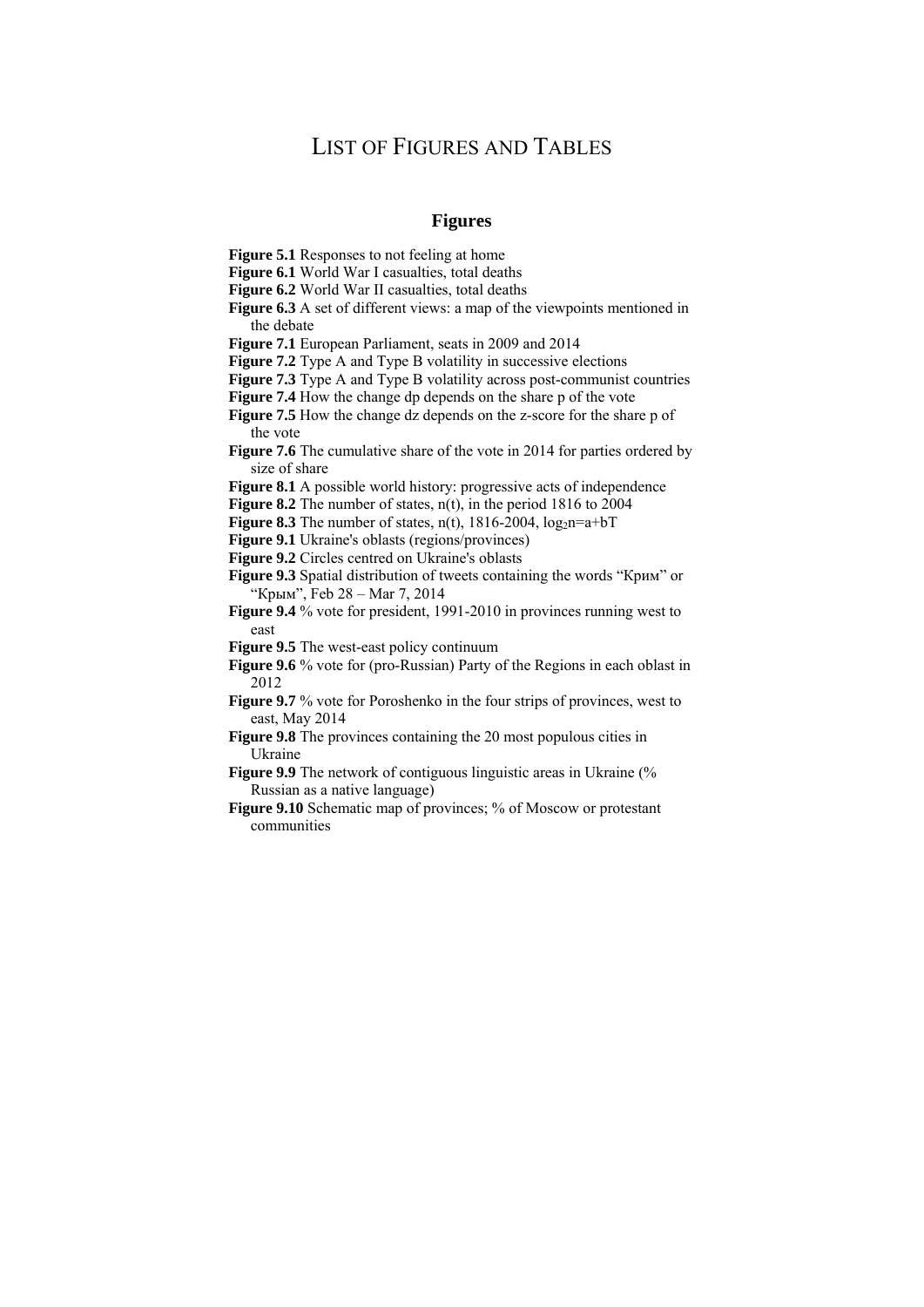- **Figure 9.11** Proportion of Ukrainians/Russians in West/East depending on the place of the boundary between West and East (Case 3)
- **Figure 10.1** Hypothesized location of parties on a left-right political continuum
- **Figure 10.2** Scotland 1832-2015: Tory/Unionist/Conservative; Whig/Liberal/LibDem; Labour; SNP; % vote in UK general elections
- **Figure 10.3** YouGov polls. June to September 2014
- Figure 10.4 Scores for the six options on two social choice criteria
- **Figure 10.5** Percentage 'No' versus combined predictor (SNP+Lab+Other–Cons in 2012)
- Figure 10.6 Percentage 'No' vote against model-based unemployment rate
- **Figure 10.7** Schematic map showing percentage % 'No' votes
- **Figure 10.8** Polarised opinion in Glasgow and Edinburgh; 32 council areas in Scotland having similar percentages of 'No' votes
- **Figure 10.9** Percentage turnout in 2012 and 2014
- **Figure 10.10** % turnout against % 'No'
- **Figure 11.1** Global GDP growth (percent; quarter over quarter annualized) Actual, 2011/Q1 to 2013/Q3; Projected, 2013/Q4 to 2014/Q4
- **Figure 11.2** The percentage of income earned by the top 10% in each of 28 countries over the period 1944 to 2012
- **Figure 11. 3** House prices ('000s) in UK regions (with adjacency links)
- **Figure 11.4** Price as a function of distance from the centre
- **Figure 11.5** Exponential? Price as a function of distance from the centre,  $log(p)=f(d)$
- **Figure 11.6** Power law? Price as a function of distance from the centre,  $log(p)=f(log(d))$
- **Figure 11.7** Price as a function of distance from the centre,  $log(p)=f(log(d))$ , time t
- Figure 11.8 Price ratio as a function of distance from the centre.  $log(r(t))=f(log(d))$
- **Figure 12.1** z-scores for male and female world literacy rates 1990, 2000, 2011 & 2015; data and equation [12.1] model
- **Figure 12.2** Male and female literacy rates (%) for countries, 2011; data and equation [12.1] model
- Figure 12.3 z-scores for male and female literacy rates for countries, 2011; data and equation [12.1] model
- Figure 12.4 z-scores for male literacy rates and gender gap for countries, 2011; data and equation [12.2] model
- **Figure 12.5** z-scores for male literacy rates and gender gap for regions, 2011; data and equation [12.2] model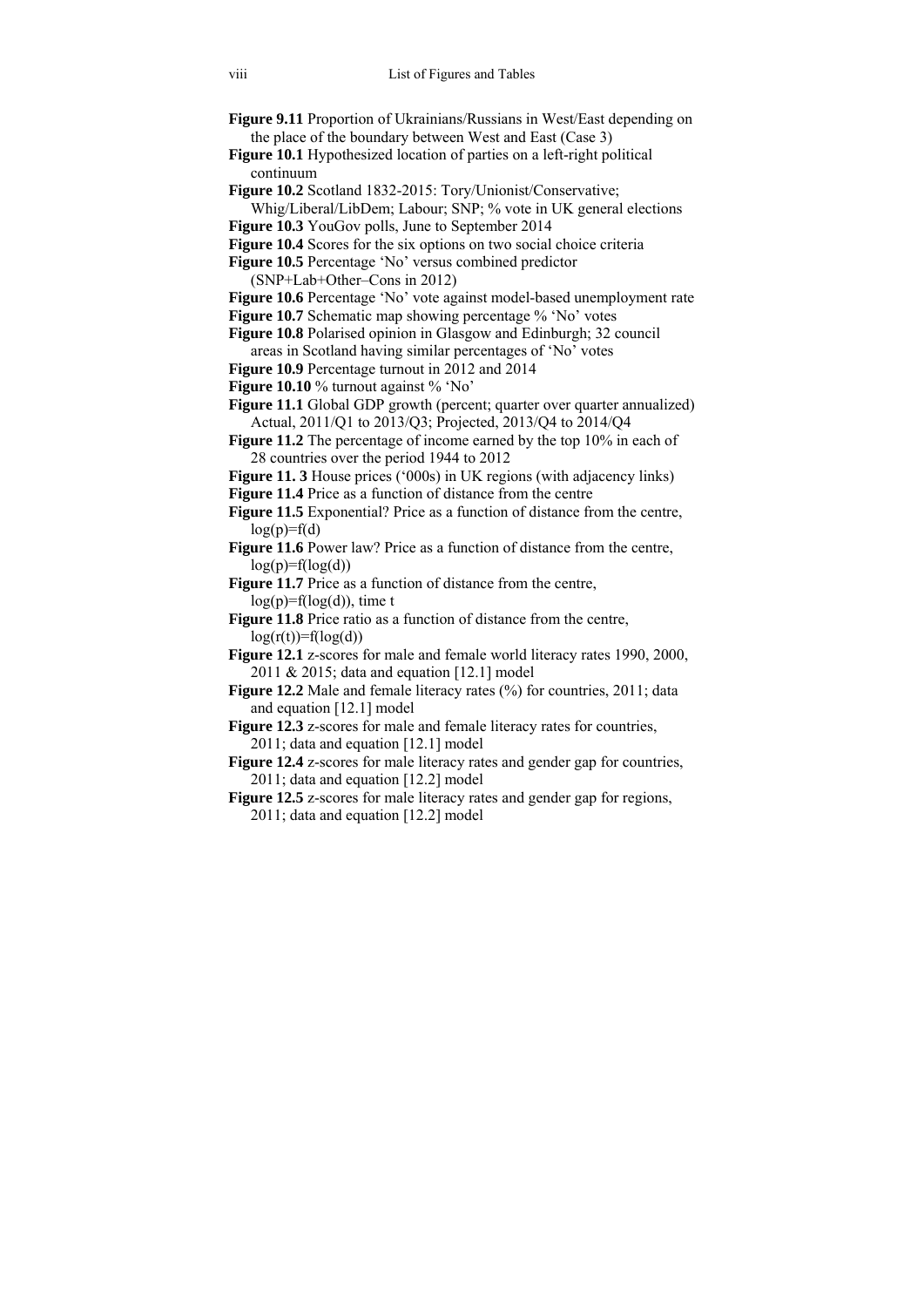- **Figure 12.6** z-scores for male and female literacy rates for South and West Asia, 2011; data and equation [12.1] model
- **Figure 12.7** Pakistan, the growth of literacy in the period 1951 to 2009
- **Figure 12.8** z-scores for male and female literacy rates for Pakistan, 1951- 2009; data and equation [12.1] model
- **Figure 12.9** z-scores for male and female literacy rates for urban and rural populations in four Pakistan provinces; data and equation [12.1] model
- **Figure 12.10** Percentage gaining each grade and cumulative percentage, male and female combined, all subjects
- **Figure 12.11** Percentage gaining each grade and cumulative percentage, male and female combined, all subjects
- **Figure 12.12** z-scores for the cumulative distributions for males & females, for males and for females and the female relative performance dz
- **Figure 12.13** Female relative performance across subjects: male and female z-scores
- **Figure 12.14** Female relative performance and female relative participation
- **Figure 12.15** Female relative performance and female relative participation
- **Figure 12.16** Number of entries and the gender-composition of school subjects
- **Figure 12.17** How fertility rate relates to educational level in the USA
- **Figure 13.1** Expected value from a game as a function of difference in strength
- **Figure 13.2** FIFA rankings June 4 2014 v. chances of reaching the knockout stage
- **Figure 13.3** Chances of winning the cup v. chances of reaching the knockout stage
- **Figure 13.4** Reaching the knockout stage v. chances of reaching the knockout stage
- **Figure 13.5** Cumulative distribution of successful outcomes (up to 16) as a function of a predictor on an ordinal scale for (i) a random predictor; (ii) the actual predictor; and (iii) a perfect predictor.
- **Figure 13.6** Place in group is related to estimated chances
- **Figure 13.7** Points in group is related to chances
- **Figure 14.1** A hierarchy of systems
- **Figure 14.2** The first law of participation dynamics
- **Figure 14.3** Participation depends on value/performance
- **Figure 14.4** Relationship dynamics is a trajectory through a structured environment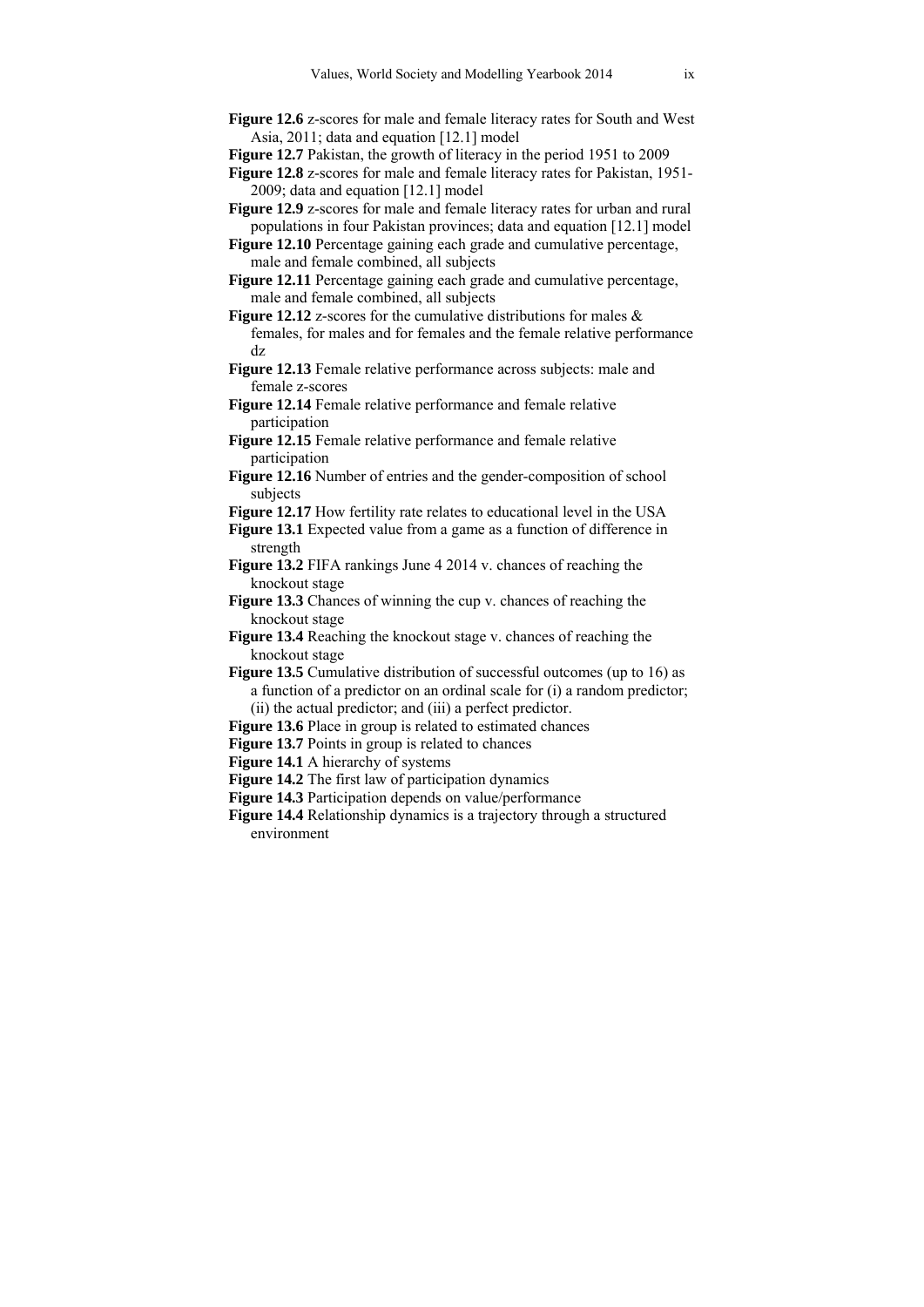**Figure 14.5** An all-or-nothing variable and its related continuous variable

### **Tables**

- **Table 2.1** The two types of error in the generic case
- **Table 3.1** The sections of *The Sunday Times*, 2 February 2014
- **Table 3.2** House of Lords debate on assisted dying, headlines in July 2014
- **Table 4.1** Dimensions of parenting style
- **Table 4.2** Negative interaction predicts negative consequences
- **Table 4.3** Dog bites per human; dog population (2010-11); dog population (2014); and dog bites per human per dog for UK regions
- **Table 4.4** The titles of the four Health & Social Care units in different exam boards
- **Table 5.1** Key features of the thoughts and actions by Elliot ('self') and others
- **Table 5.2** The system of ideas in play in the debate about whether UK is Christian
- **Table 6.1** The course of the debate
- **Table 6.2** A positive cluster: the self-nation-religion value triangle
- **Table 6.3** Positive values
- **Table 6.4** Good attributes
- **Table 6.5** Consensus about core values
- **Table 6.6** Distinctiveness of each view
- Table 6.7 Repudiation of intolerance, superiority and monopoly of truth
- **Table 6.8** Feeling threatened
- **Table 6.9** Response: defensiveness or assertiveness?
- **Table 6.10** Reciprocated criticism: alleged defects of the other viewpoint
- **Table 6.11** The headlines relating to the Elgin Marbles
- **Table 7.1** 'Do you trust the EU?'; unemployment
- **Table 7.2** National parties gaining two extra seats or more and their groupings
- **Table 7.3** The Indian elections of 2009 and 2014 (decimal share of the vote)
- **Table 9.1** First round and second round results in 2010 elections
- **Table 9.2** A timeline for the history of Ukraine
- **Table 9.3** A timeline for the history of Crimea
- **Table 9.4** Various histories of dominance for different Ukrainian oblasts
- **Table 9.5** Types of history, oblasts and % vote for pro-Russia party in 2012
- **Table 9.6** Changes in Ukraine associated with the collapse of the Soviet Union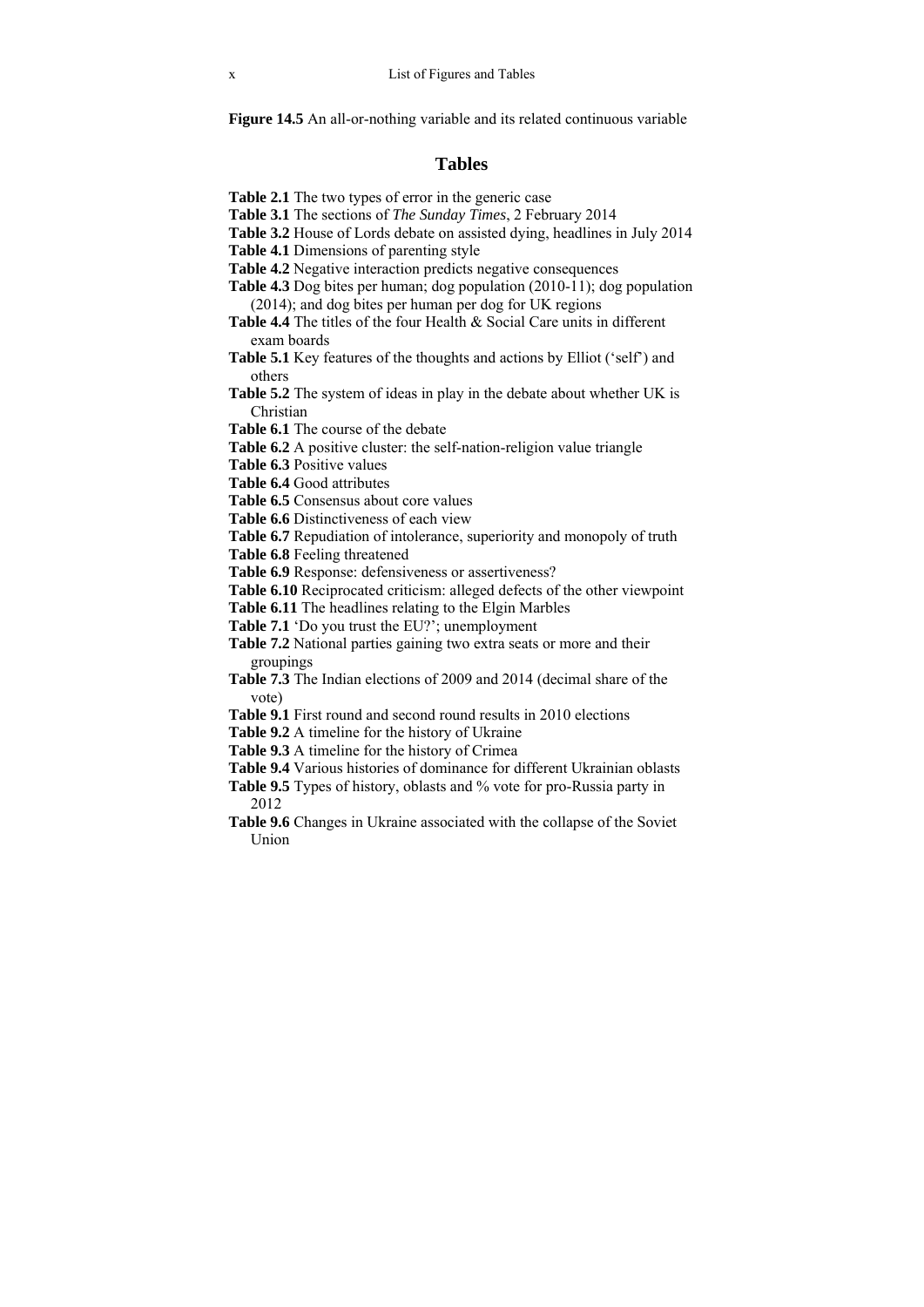- **Table 9.7** The contrast between the west and the east & south in Ukraine
- **Table 10.1** Percentage of people in Scotland participating in various sports
- **Table 10.2** The religious composition of England, Wales, Scotland and N. Ireland
- **Table 10.3** Party percentage vote in 2010, England, Wales and Scotland; and C-score
- **Table 10.4** Party percentage votes in Scotland for various elections
- **Table 10.5** Opinion polls, 2011-2014: an independent Scotland, the range in percentage Yes or No
- **Table 10.6** The correlation between local party percentage vote in 2012 and local percentage 'No' vote in 2014
- **Table 10.7** Low % 'No' in middle; high % 'No' in north and south
- **Table 11.1** Nominal GDP per capita, world and continents (US\$)
- **Table 11.2** A variety of inequality concepts. How growth can affect inequality
- **Table 11.3** Powers m for the two directions at two points of time, t and (t+1); power k for price ratio for times t to  $(t+1)$ ; k(t)=m(t+1)–m(t)
- **Table 12.1** Educational enrolment in Pakistan, by level, by public/private sector, rural/urban and by gender. 2005-2006.
- **Table 12.2** Comparative statistics for GCSE and GCE A level exams
- **Table 12.3** Distribution of grades, all subjects, male and female: percentage gaining each grade and cumulative percentage
- **Table 13.1** Results for each player *against those who finished below them*
- **Table 13.2** Progress of high-chance and low-chance teams through the tournament
- **Table 13.3** Ladbrokes betting odds and Finkelstein probabilities of winning cup (estimated at knock out stage)
- **Table 14. 1** Gottman's WB-HB model with repair and damping
- **Table 14.2** Timescale of events following the Big Bang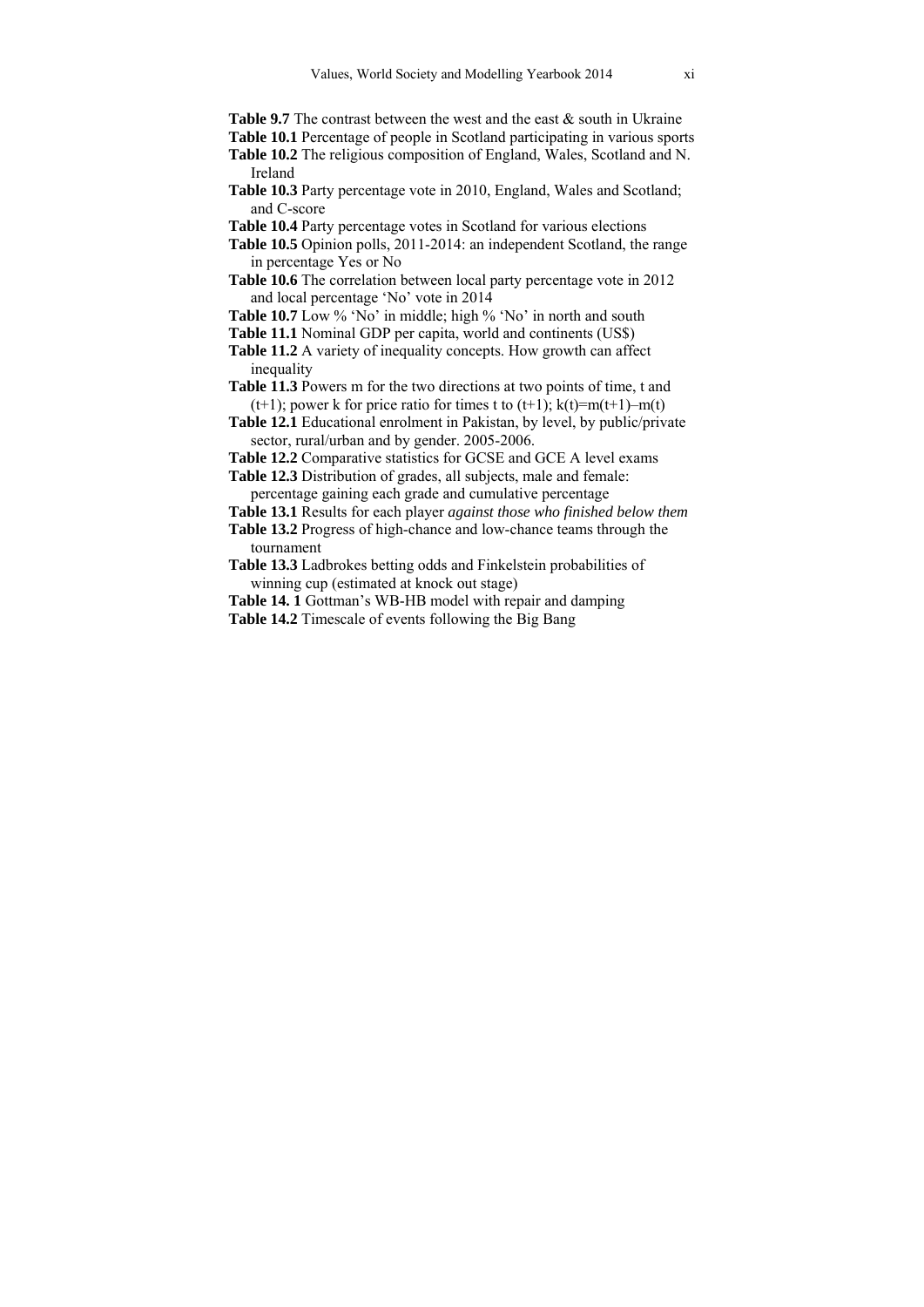### ACKNOWLEDGEMENTS

When I joined the Conflict Research Society in 1982, there were two key figures. I never met John Burton but everybody talked about him. Values were at the heart of John Burton's approach to conflict resolution. 'World Society<sup> $1$ </sup> was the title of one of his books. Michael Nicholson I did meet – and continued to meet over the next couple of decades. 'Formal Theories in International Relations<sup> $2$ </sup> was the title of one of Michael's books – 'formal theories', in other words modelling. So there you have it: values, world society and modelling.

John Burton moved to George Mason University in the mid-1980s and two young colleagues there were Kevin Avruch and Dennis Sandole. In 2014 Kevin Avruch was joint recipient of the CRS Book of the Year Prize for his book *Context and Pretext in Conflict Resolution*. 3 Kevin Avruch has kindly allowed me to use the talk he gave on receiving the award and this appears here in Chapter 2. Dennis Sandole also has kindly allowed me to use two pieces which he wrote in 2014, both concerning the relations between the West, Russia and China. These appear here in Chapter 7. In 1969 Michael Nicholson became the founding director of the Richardson Institute for Conflict Research, first in London and then in Lancaster. Almost four decades later Steve Pickering gained his PhD at the Richardson Institute. Steve Pickering has kindly allowed me to use his analysis of Ukrainian and Russian language tweets in the Ukraine, just as Russia was taking control of Crimea. Steve has also allowed me to use his data on the number of states which existed in the period 1816 to 2014. These contributions appear in Chapters 9 and 8 respectively.

What the Conflict Research Society has done is to enable me 'to feel at home in the world'. The Society's 'nurturing of flourishing' means that this is my third book. Attending the conferences, sitting on the Council, I have felt a member of a community. My six years as the Chair of the Society has given me insight into the triumphs and pitfalls of leadership!

<sup>&</sup>lt;sup>1</sup> Burton, John. *World Society*. London: Macmillan, 1972.

Nicholson, Michael. *Formal theories in international relations*. Cambridge: Cambridge University Press, 1989.

<sup>3</sup> Avruch, Kevin. *Context and Pretext in Conflict Resolution: Culture, Identity, Power and Practice.* Boulder CO and London: Paradigm Publishers. 2012.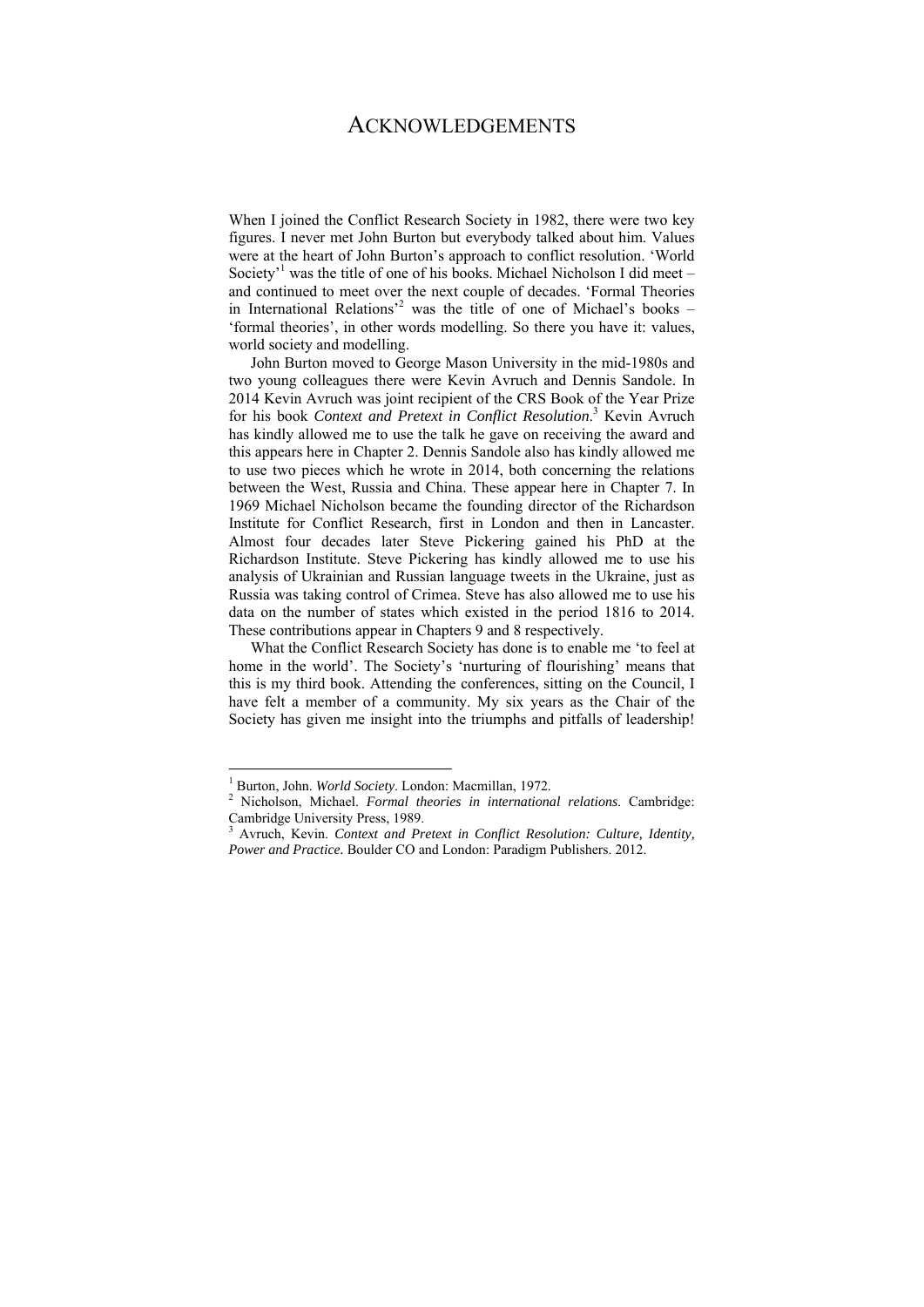So, thank you to my many friends and colleagues on the Council and in the Society.

Of course there is a 'values, world society and modelling' approach to acknowledgements. For someone like me who likes to imagine I think for myself, there are a lot of references in the bibliography. Moreover, a minute ago there were 7,375,130,776 people in the world. Not all of them contributed equally to me living and writing this book. However there's probably a power law,  $y=ax^b$ , for contributions to my book, which I do need to acknowledge.

The reader will be meeting some babies in this book. Adults have much to learn from babies and much to learn from mothers and babies. It's the 'nurturing of flourishing'. Callum and Robert featured in my previous book but since then Kaia, Rosa and Rory have arrived. Thank you to all the family. I am told I don't need to mention everybody, just as long as I mention Catherine, still teaching me about social reality after forty-five years.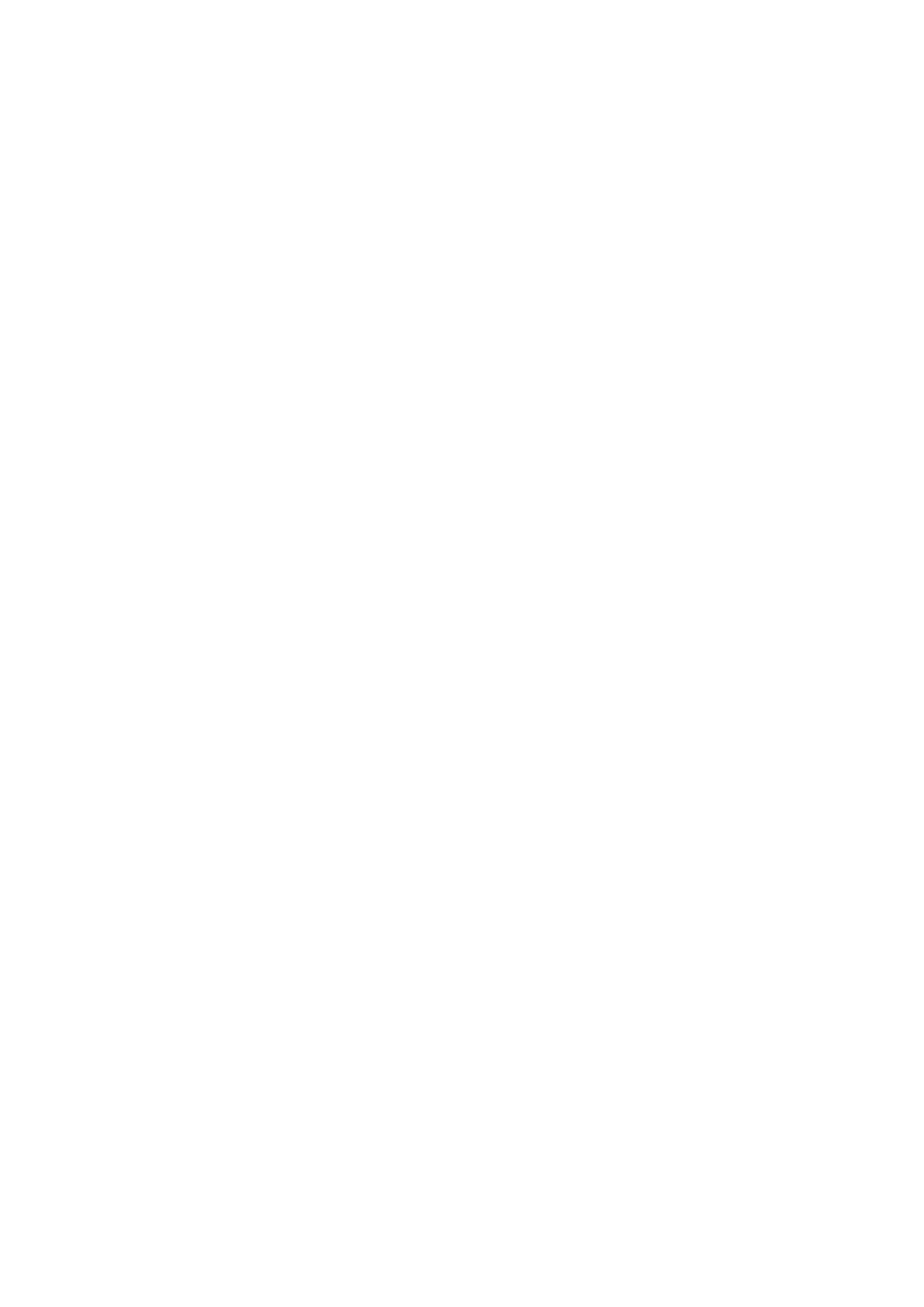### CHAPTER ONE

### INTRODUCTION AND OVERVIEW ... ARTS AND SCIENCE

The year 2014 was the centenary of the start of the First World War and the seventieth anniversary of the Normandy landings in the Second World War. The year saw violent conflict in Ukraine and the rise of the Islamic State in parts of Syria and Iraq. A referendum was held in Scotland to decide whether to stay in the UK. Centrist parties lost ground in the European Parliament elections and a general election was held in India, the biggest ever election in the world. Thomas Piketty sparked debate with his analysis of growing inequality in capitalist economies. Politicians in the UK talked about 'British values' and debated 'is Britain Christian?'. The British Museum lent one of the Elgin Marbles to the Hermitage in St. Petersburg and Putin made overtures to China. In California Elliot Rodger went on the rampage killing six people. Malala Yousafzay won the Nobel Peace Prize, Maryam Mirzakhani won the Fields Medal and Judit Polgar retired from international chess. Germany won the World Cup in Brazil. Echoes of the Big Bang confirmed the theory of how the universe began.

The 2014 Yearbook discusses these events alongside a variety of other specific events and general issues. It does not aim to be a comprehensive or representative account of the year's events – it is merely a personal selection, written from the UK, and informed by the UK press, mainly *The Times* - but with aspirations to reach beyond that particular location. It draws on the monthly issues of the *Commentary* which were produced during the year under the banner of *A New Agenda*. <sup>1</sup> *A New Agenda* seeks to explore all aspects of society using all the academic disciplines paying special attention to values ... with special interest in modelling ... not disinterested in practice ... and aspiring to high academic standards.

Now my so-called 'New' Agenda did not come out of the blue. Over the previous year the Council of the Conflict Research Society (CRS) had

 1 Burt, Gordon. "A New Agenda." Accessed 1 June 2015.

https://sites.google.com/site/gordonburtmathsocsci/home/a-new-agenda.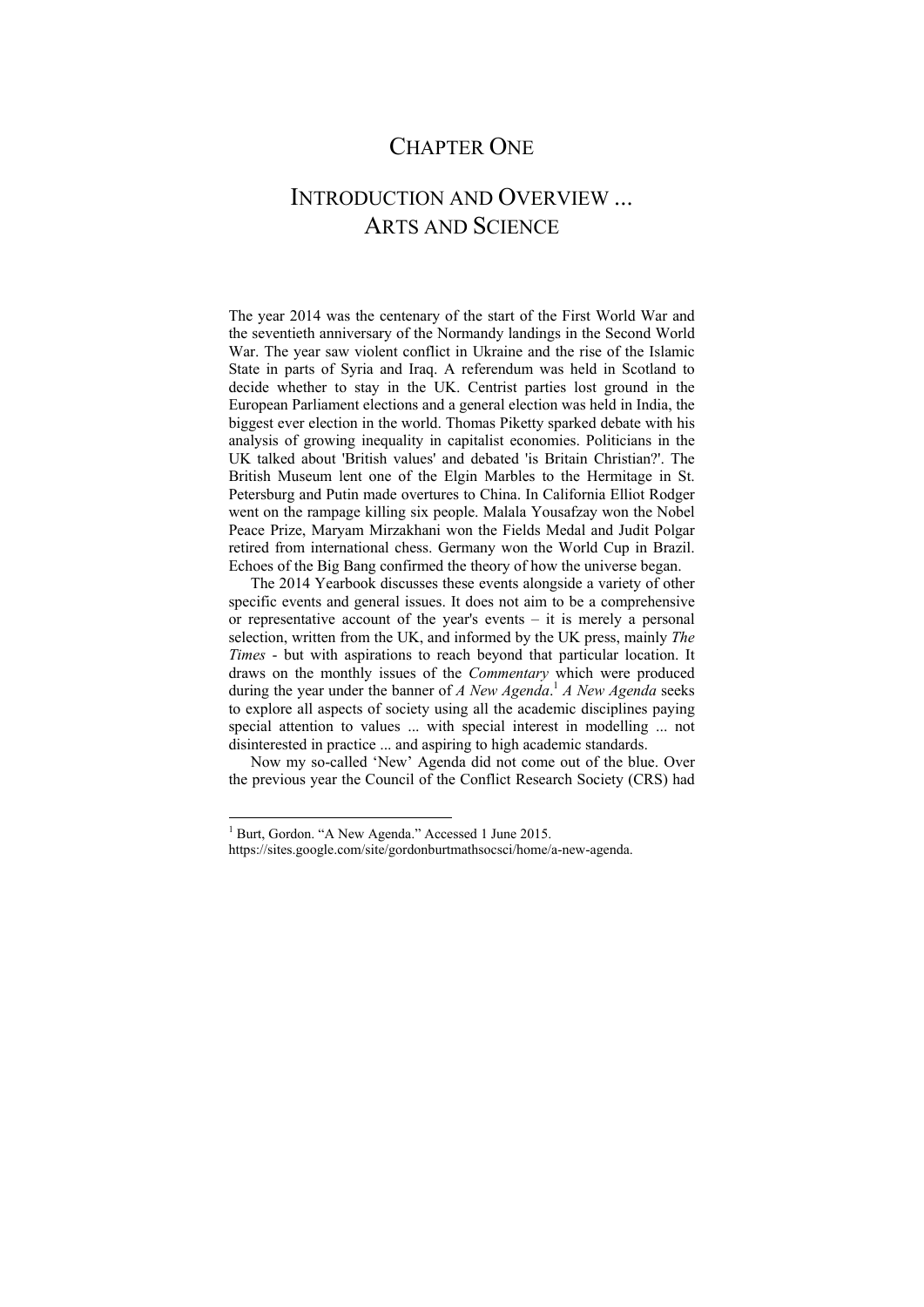been discussing its strategy. There had been a variety of views but one of the views – from Society President, Oliver Ramsbotham<sup>2</sup> - is particularly close to *A New Agenda*. It specified eight "features that define CR" (here "CR" means "conflict research"). As you can see there is a fair amount of overlap between this view of CR and my *New Agenda*.

"Consonant with the original aim of the CRS and its existing Rules, perhaps the following can be seen to delineate CR in comparison with traditional International Relations topics and approaches etc:

(1) CR's topic is human conflict in all its modes and guises - root causes etc.

(2) In order to address this adequately CR must be interdisciplinary.

(3) CR must also be multi-methodological (statistical analysis informs 'objectivist' rational actor/bargaining, 'subjectivist' communications/ problem solving, 'structuralist' institution-building, 'transformative' dialogical/discursive approaches, etc.).

(4) CR analysis must be multi-level.

(5) CR approaches must be multi-cultural and gender inclusive (while recognising tensions, e.g. between patriarchal cultures and feminism).

(6) CR is both analytic (polemology) and normative (informing conflict resolution). In the latter capacity it investigates requirements for transforming actually or potentially violent conflict into non-violent forms of social, political, cultural etc change.

(7) CR is concerned with researching the relation between theory (theoria) and practice (praxis).

(8) CR offers critical assessment of various forms of activism including both military (e.g. peacekeeping) and civilian (e.g. non-violent direct action)."

This was in 2013 around the time of the Society's Fiftieth Anniversary and Steven Pinker had agreed to come to our Essex conference to receive the award of CRS Book of the Year, jointly with Joshua Goldstein. There was general excitement that Steven Pinker was coming to our conference. And Steven Pinker came - and he more than fulfilled our expectations. It was the high point in a marvellous conference celebrating our fiftieth anniversary.

After the conference I wanted that excitement to continue. And so I dreamt up the idea of the Steven Pinker Agenda – and I set up the Steven Pinker Agenda website, 'Steven Pinker's book sets an exciting Agenda'. With its tremendous range and depth, the book presented an extremely

 2 Ramsbotham, Oliver. "[Features that define CR.]." *Paper to CRS Council*. Conflict Research Society Council. Winter, 2013.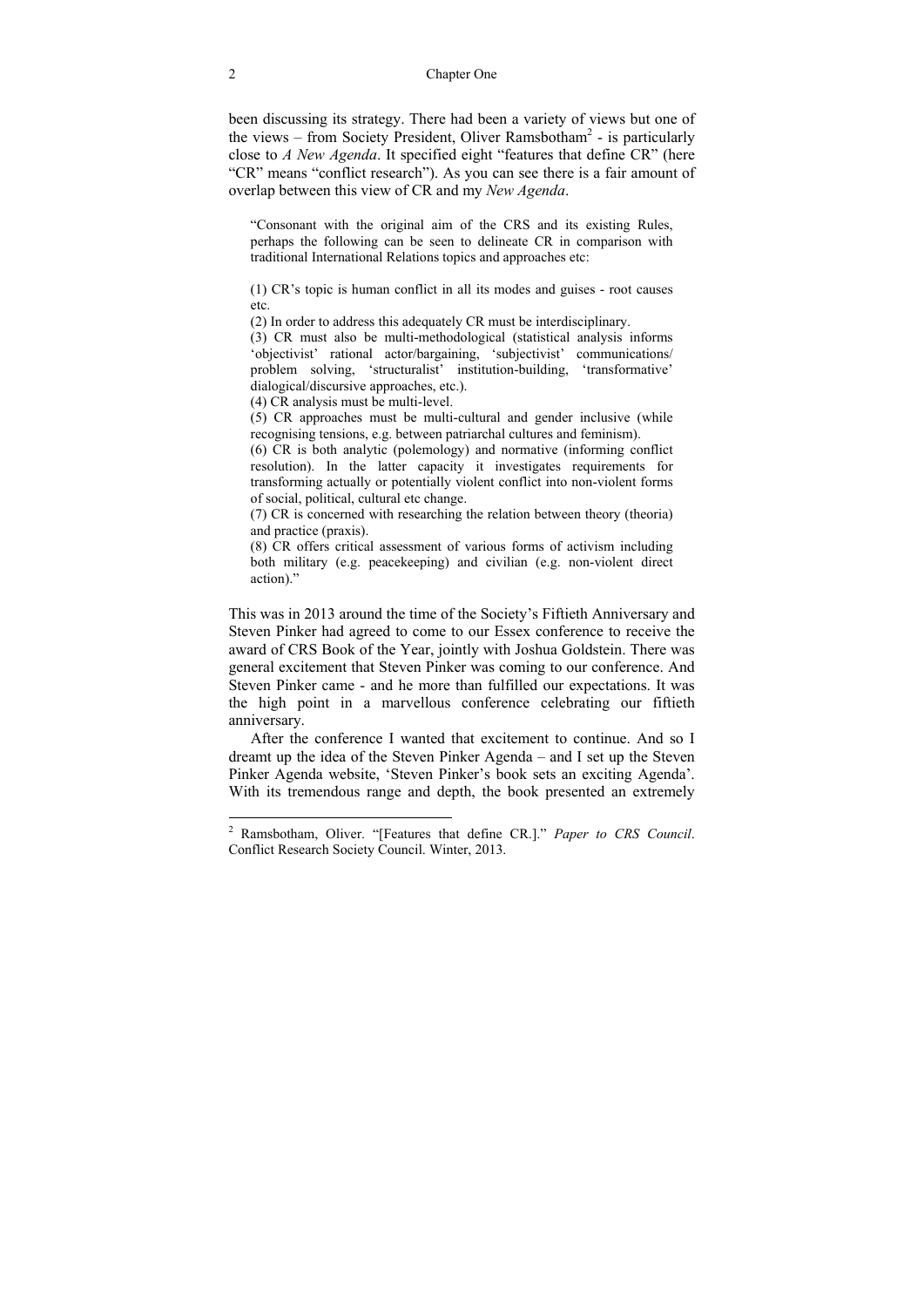attractive and challenging agenda. With its attention to five Inner Demons, four Better Angels the book addressed conflict and cooperation - the issue of values. In its discussion of six historical trends and five Historical Forces the book investigated all levels and all spheres of society. And the book did this by drawing on a wide range of disciplines.

Having dreamt up the notion of the Steven Pinker Agenda I began to get a bit worried. Would Steven Pinker approve? Was I perhaps engaging in the crime of identity theft? And did the agenda I wanted to pursue actually correspond to what Steven Pinker was saying? And that is how at the start of 2014 I came up with the notion of *A New Agenda*.

### **Arts and science**

With its concern for values and world society, should *A New Agenda* look to the Arts, to Humanities? … or should it look to Science? … or to both?

Sometimes there can be heated debate between Humanities and Science, a good example being the debate between Steven Pinker and Leon Wieseltier.<sup>3</sup> Another example is the debate between biologists Francis Crick and Richard Dawkins and philosopher Mary Midgley:<sup>4</sup>

"You, your joys and your sorrows, your memories and your ambitions, your sense of personal identity and free will, are in fact no more than the behaviour of a vast assembly of nerve cells and their attendant molecules."

"[Mary Midgley seems outraged] by Crick's presumption, as though it means that our sense of self is an illusion, an elaborate trick played by our nerve cells."

I once met Mary Midgley – in 1992. On the way back from a conference we had a discussion about whether computers could think and be creative. I mentioned the case where a computer had devised a novel proof that the angles  $B^{\wedge}$  and  $C^{\wedge}$  of an isosceles triangle are equal. This involved congruence between the triangles BAC and CAB using two equal sides and the included angle. She was not impressed!

<sup>3</sup> Pinker, Steven and Leon Wieseltier. "Science vs. the Humanities. Round III." New Republic, September 26, 2013. Accessed 1 June 2015.

http://www.newrepublic.com/article/114754/steven-pinker-leon-wieseltier-debatescience-vs-humanities.

<sup>4</sup> Anthony, Andrew. "Late stand for a thinker with soul." *The Observer*, The New Review, March 23, 2014: 16-18.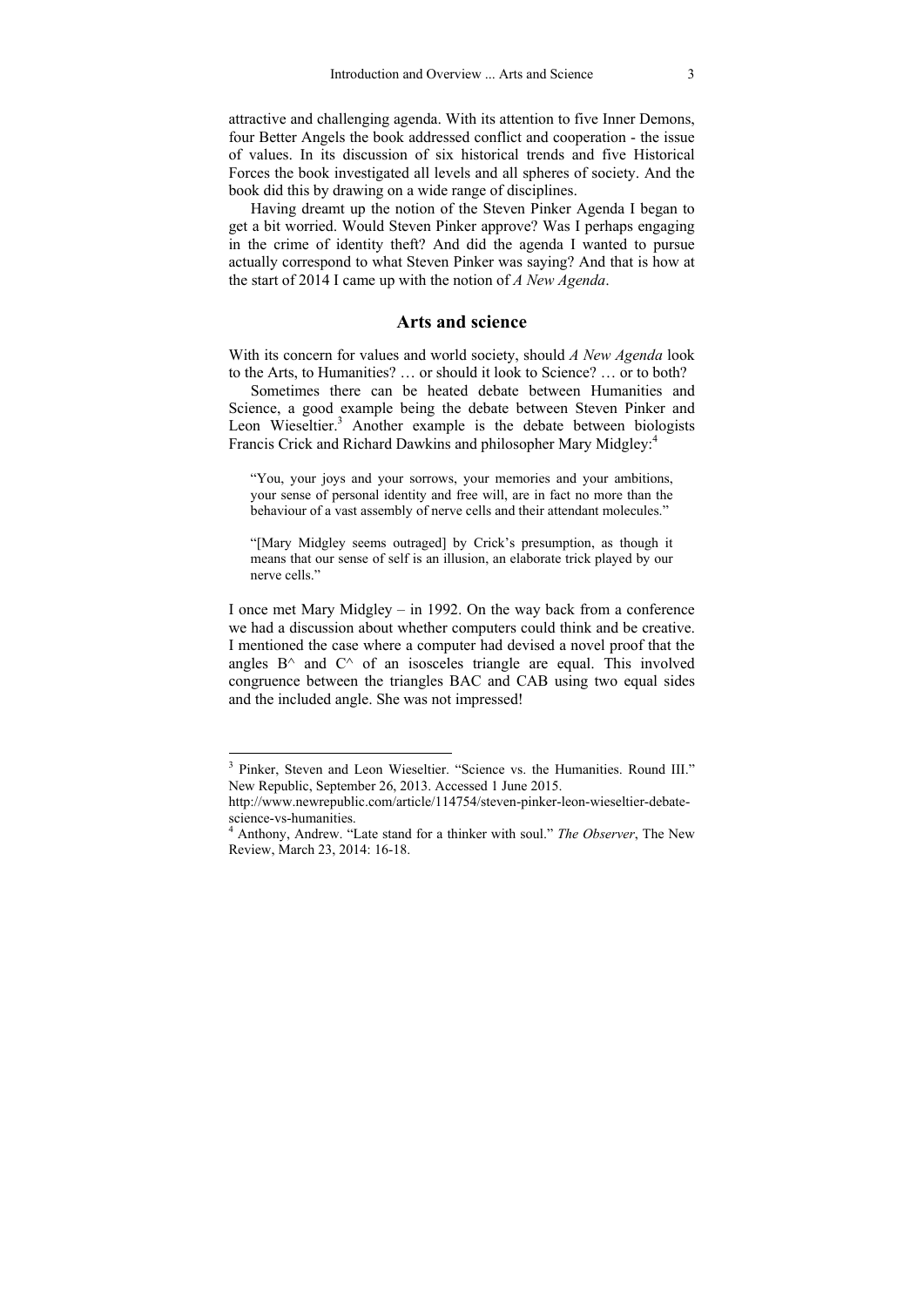Mathematical modelling plays a key role in this book and the intellectual heritage for my work in this area can be indicated by the following narrative that links Lewis Fry Richardson (1881-1953), Lionel Penrose (1898-1972) and Cedric Smith (1917-2002) ...

I was given my day visitor ticket and halfway up the winding stairs was the exhibit, *Art and Honour: Contemporary Impressions of the First World War*. Studying the many interesting items my eye caught the name Lionel Sharples Penrose. There was his journal and Personal Sketchbook. It was open at a page with a map sketching northern France and Belgium and a record of the places he was stationed at during 1918, headed "All over the shop". Two of his sketches were there, one of a hospital train at Rouen, dated  $7.8.18<sup>5</sup>$ 

On leaving school in 1916, Lionel Penrose served, as a conscientious objector, with the Friends' Ambulance Unit/British Red Cross in France until the end of the First World War - an experience he shared with Lewis Fry Richardson.<sup>6</sup>

From 1945 to 1965 Lionel Penrose occupied the Galton Chair at the Galton Laboratory at University College London. For these two decades he was a colleague of Cedric Smith. In 1946 Cedric Smith was appointed Assistant Lecturer at the Galton Laboratory at University College London. He remained at UCL for the rest of his career, becoming successively Lecturer and Reader, before appointment as Weldon Professor of Biometry in 1964.<sup>7</sup>

Thus Lionel Penrose had strong links with two of the central figures associated with the Conflict Research Society: Cedric Smith, a founding member and prime mover; and Lewis Fry Richardson whose earlier work inspired the Society and after whom the Richardson Institute was named. (Somewhere in this cupboard on my left are the CRS Archives. I suspect Lionel Penrose may have been an early member of the Society).

The final chapter in this book, in its discussion of the Big Bang, will cite Roger Penrose, a son of Lionel Penrose. On a more personal note I was an Open University colleague of another son, Oliver Penrose. In 1985 Oliver chaired the course U235 *The Nuclear Debate* – and I was a member

<sup>&</sup>lt;sup>5</sup> UCL. "Art and Honour: contemporary impressions of WWI." Accessed 1 June 2015. http://www.ucl.ac.uk/library/exhibitions/ww1/. 6

Wikipedia. "Lionel Penrose." Accessed 1 June 2015.

http://en.wikipedia.org/wiki/Lionel\_Penrose.

Wikipedia. "Lewis Fry Richardson." Accessed 1 June 2015.

http://en.wikipedia.org/wiki/Lewis Fry Richardson.

<sup>&</sup>lt;sup>7</sup> Wikipedia. "Cedric Smith (statistician)." Accessed 1 June 2015. http://en.wikipedia.org/wiki/Cedric\_Smith\_(statistician).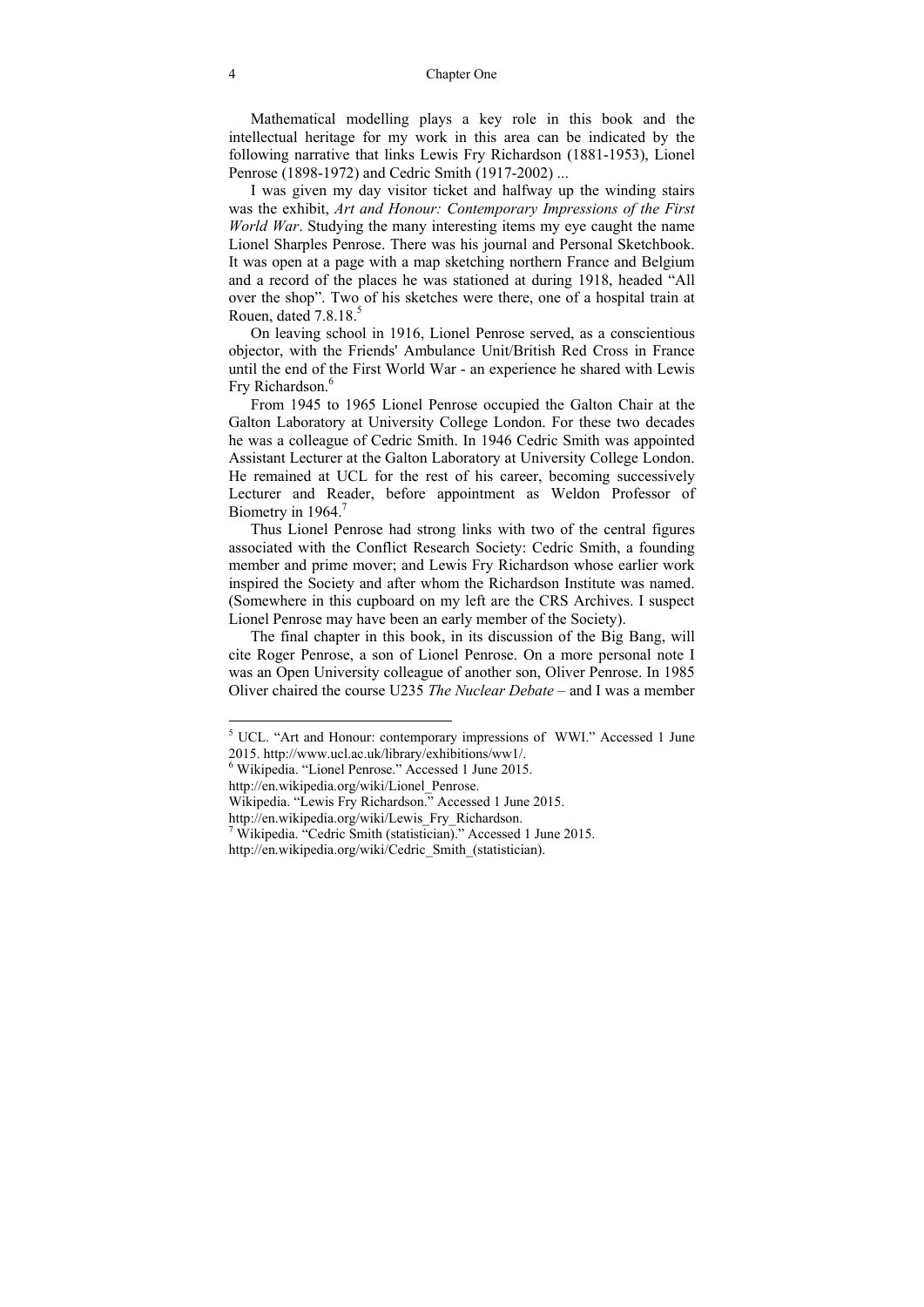of the course team. Finally as a schoolboy and enthusiastic chess player I knew about the then British Chess Champion, Jonathan Penrose, the third son $8$ 

Given the debate between Arts and Science it is appropriate to ask whether the scientific approaches of Richardson and the Galton Laboratory colleagues Penrose and Smith have any links with the humanities. It turns out they do – in a very direct manner. For our Christmas 2014 festive reading Catherine and I selected books by the two sisters A. S. Byatt and Margaret Drabble. Quite unexpectedly the name of Lionel Penrose appeared in the text – this was in Margaret Drabble's *The Pure Golden Baby* which refers to Penrose's "Colchester Survey" of 1938, the earliest serious attempt to study the genetics of mental retardation. Then, reading A. S. Byatt's *The Biographer's Tale*, I found it is partly about Francis Galton who inspired and financed Karl Pearson's work at UCL and the book refers to The Biometric Laboratory.<sup>9</sup>

Another link is a recent exhibition at the Scottish National Gallery of Modern Art in Edinburgh, *The Amazing World of M C Esher*, "arguably the greatest  $20<sup>th</sup>$  century artist to be locked out of the world of art". Roger Penrose first encountered the artist in 1954 and was inspired to devise the tribar, a two-dimensional pattern that seems to be in three dimensions. He and his father Lionel Penrose published an article on the tribar in the British Journal of Psychology in 1958 – and Escher incorporated the tribar into some of his later work. Roger Penrose was asked whether he approached the exhibition as an art lover or as a mathematician.

"For those who do pure mathematic for its own sake, it's the aesthetic, the joy, the beauty in the subject itself, that elegance which lies in a proof or a

http://en.wikipedia.org/wiki/Roger\_Penrose.

 8 Wikipedia. "Roger Penrose." Accessed 1 June 2015.

Wikipedia. "Oliver Penrose." Accessed 1 June 2015.

http://en.wikipedia.org/wiki/Oliver\_Penrose.

Wikipedia. "Johnathan Penrose." Accessed 1 June 2015.

http://en.wikipedia.org/wiki/Jonathan\_Penrose.

 $9$  Wikipedia. "A. S. Byatt." Accessed 1 June 2015.

http://en.wikipedia.org/wiki/A.\_S.\_Byatt.

Wikipedia. "Margaret Drabble." Accessed 1 June 2015.

http://en.wikipedia.org/wiki/Margaret\_Drabble.

Drabble, Margaret. *The Pure Golden Baby*. Edinburgh: Canongate, 2013.

Byatt, Antonia S. *The Biographer's Tale*. London: Chatto & Windus, 2001.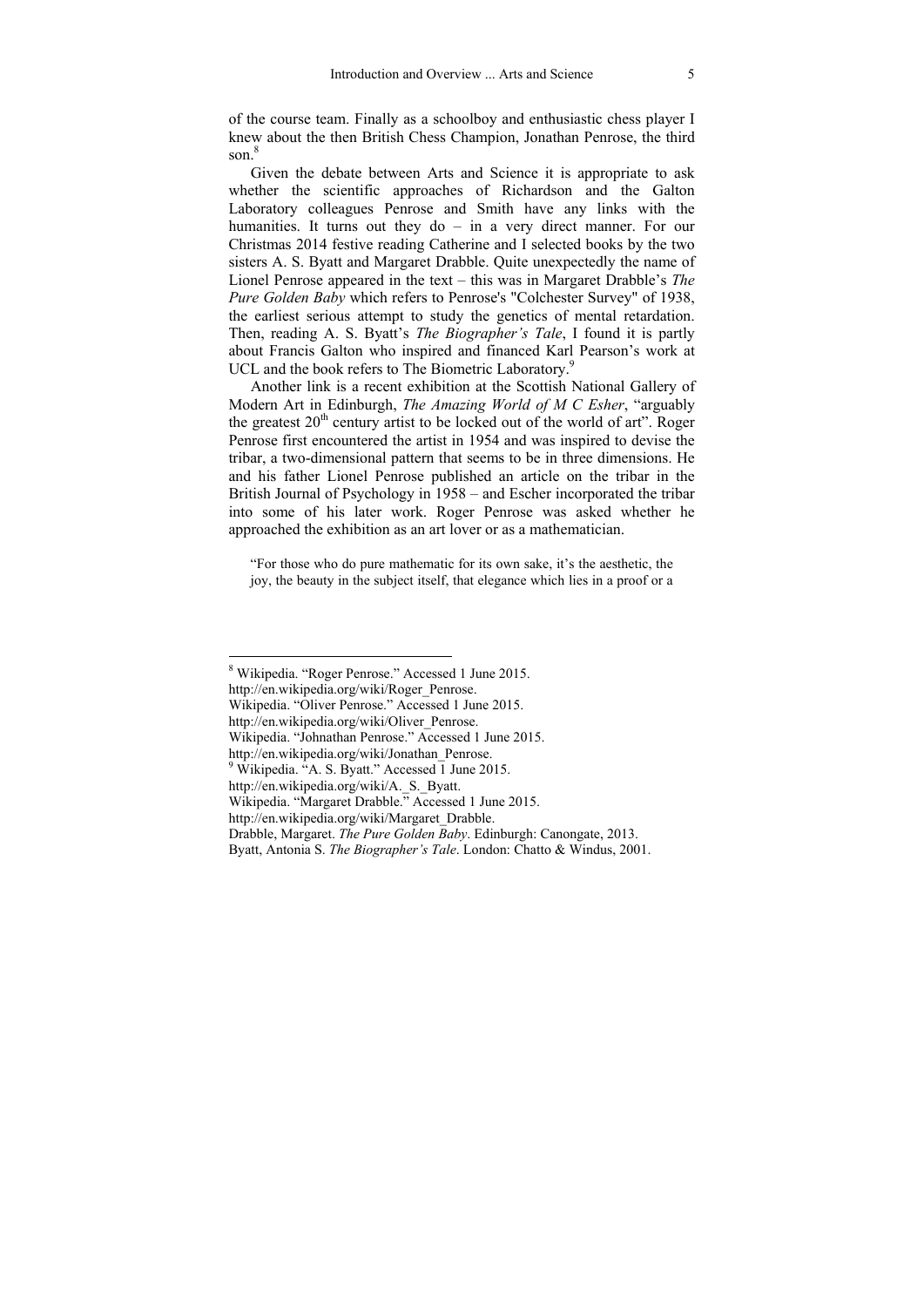#### 6 Chapter One

result. Artistry in some form is so important in mathematics. I'm not sure you can distinguish between the two."10

Finally we may note that the interdisciplinary nature of the CRS is not surprising. The CRS was founded in 1963. Just a few years before that in 1959 C. P. Snow, the Steven Pinker of his day, delivered a lecture on *The Two Cultures*, in which he laments the gulf between scientists and "literary intellectuals"<sup>11</sup>

### **Overview**

### **Part I Values**

Part I of the book is about Values. Values are fundamental. They are both cause and consequence. Values drive our actions and values provide the criteria for judging the consequences of our actions. Sociologists' concern about the relationship between the individual and society is reflected in the field of conflict resolution, in the contrast between John Burton's invocation of 'Basic Human Needs' and Kevin Avruch's attention to culture (Chapter 2). Society presents a complex structure of activities for individuals to participate in. The activities reflect the society's culture and an individual's participation in these activities generates value for the individual (Chapter 3). Participation in many activities involves relationships at the personal level and the nature of these relationships is crucial, as John Burton noted: 'how we communicate and relate with each other is fundamental to producing harmonious and hence peaceful societies' (Chapter 4). The life of an individual engages with the history of a society. Pavel notes that "the novel asks whether individuals can ever be morally reconciled with the world", and feeling at home in the world is central to people's lives (Chapter 5). At the group or societal level, 'our exceptional values' may be seen as being under threat and this is exemplified by debate about British values and the question 'is Britain Christian?' (Chapter 6).

Chapter 2 is about a social system and its values and is largely devoted to a talk by Kevin Avruch about his book, *Context and Pretext in Conflict Resolution*. Society is a multi-level system with individuals at one level and society as a whole at another level. Values exist at each level:

 $10$  Wade, Mike. "I went to his house expecting staircases coming out of windows." *The Times*, Times 2. June 24, 2015: 8-9.<br><sup>11</sup> Wikipedia. "C. P. Snow." Accessed September 1, 2015.

http://en.wikipedia.org/wiki/C. P. Snow.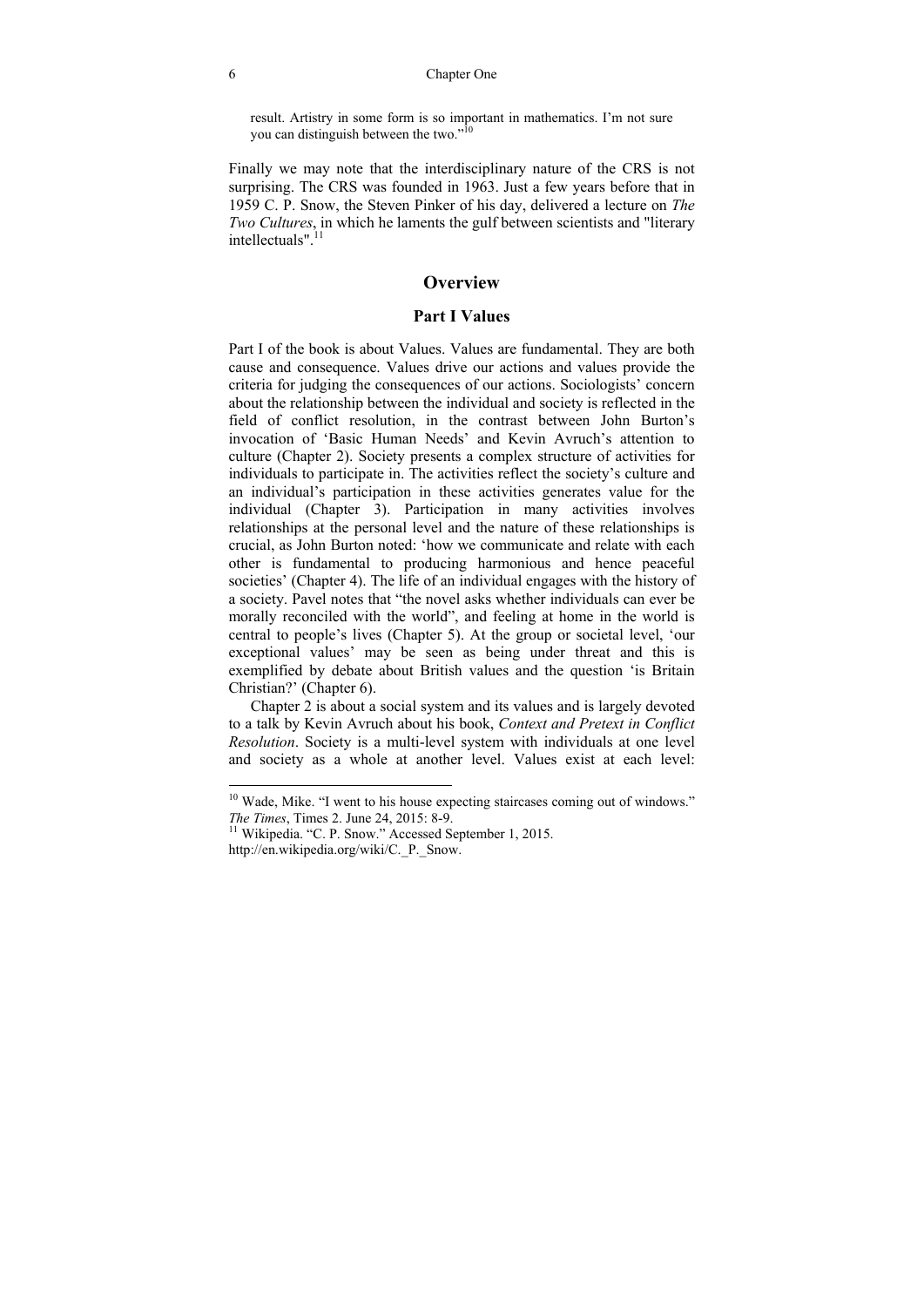individuals have needs and societies have cultures. The chapter opens in a somewhat informal way with my personal reminiscences of the 1980s. It was a time when UK Prime Minister Margaret Thatcher championed the individual and denied the existence of society. This viewpoint was in sharp contrast to the view of sociologists such as Anthony Giddens and Stuart Hall (1932-2014). Turning now to the field of conflict resolution, Ramsbotham, Woodhouse and Miall note a contrast between John Burton and his invocation of 'Basic Human Needs' and Kevin Avruch's attention to culture. The core of the chapter is the talk given by Kevin Avruch on jointly receiving the award of Conflict Research Society Book of the Year (2014) for his book, *Context and Pretext in Conflict Resolution*. In his writings in the 1980s and 1990s Avruch had criticised the prevailing theories of conflict resolution by John Burton and others for their "imperious universalism" and for being "devoid of notions of difference, of context, of culture at least as cultural anthropologists understood the term". However Avruch recognised that there was a "problem with 'culture' as a term of reference" and realised that "I now had to examine critically what I and others had helped bring about". The problem was that culture could be used as a pretext and the more powerful pretexts were the pretexts of those who had more power.

Chapter 3: society presents a complex structure of activities for individuals to participate in. The activities reflect the society's culture; and an individual's participation in these activities generates value for the individual. The diversity of everyday activities – work, money, home, fun, leisure, culture, style, travel, sport, driving, advertised consumption - can be seen in the various sections of a newspaper like *The Sunday Times*. The values placed on these activities are reflected in wishes for the future and in regrets about the past as well as in present actions. The experience of value is not constant, it changes in response to major life events – family events such as marriage, divorce, bereavement or childbirth; and work events such as unemployment, reemployment, retirement, relocation or migration. The trajectory of value over an individual's lifetime is studied, particularly the relationship between childhood well-being and adult wellbeing and the effect of earlier well-being on longevity. Value exhibits continual fluctuations at a more detailed level: momentary happiness depends on perceptions of the present, memories of the past and anticipations of the future. Values attach to action and to causation. While there has been much research into happiness and wellbeing, it has also been argued that consideration needs to be given to other values. In particular the conflict between the value of life and other values, and the conflict between value for the self and value for others, is considered.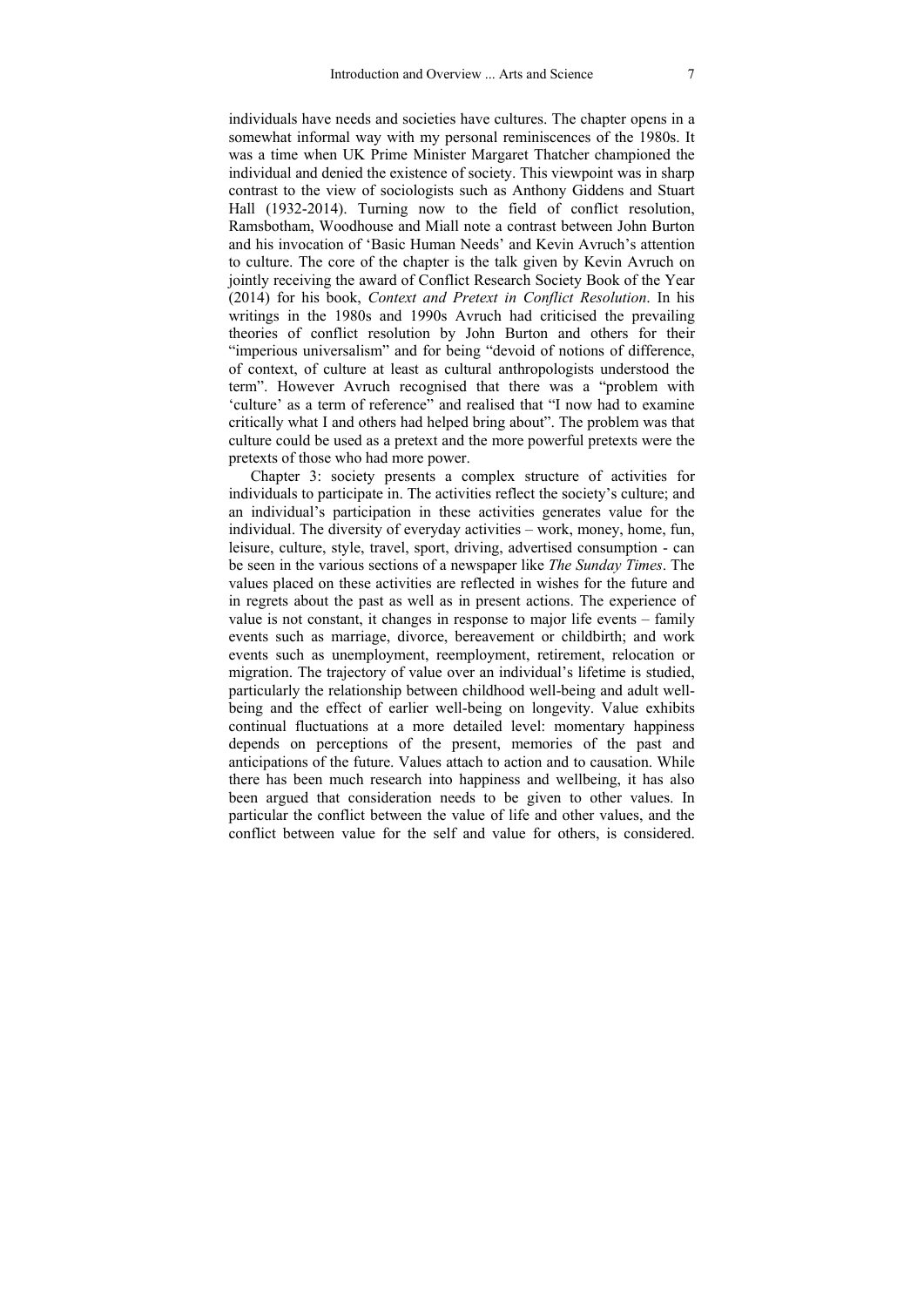Another perspective on value is provided by research on emotion which identifies the dimensions of valence (positive or negative), strength and activation. Whereas emotion often refers to a specific situation or event, personality concerns a more durable aspect of an individual, the Big Five dimensions being agreeableness, conscientiousness, stability, extraversion and openness.

Chapter 4 is about relationships at the personal level. We consider relationships between children and parents, between couples, between friends, between humans, pets and other animals, and between an individual and their carer or therapist. Our focus will be on whether the relationship is positive – "harmonious" in Burton's terms – or negative. Just before his death in 2010 John Burton called for a Universal Harmonious Human Relations Research Association: "how we communicate and relate with each other is fundamental to producing harmonious and hence peaceful societies". Steven Pinker and others have suggested that our relationships – at all levels of society - are becoming less violent. There is a great demand in society for emotional and relationship advice and such advice is offered by newspapers on a daily or weekly basis. We start by looking at the emotional and relationship development of babies. Parenting style can be positive or negative, active or passive. We then consider adults and their closest personal relationships. A key distinction is between singles and couples and a change in status is a major life event – either a change from being single to being a couple (for example a marriage) or a change from being a couple to being single. The latter change may come about through separation, divorce (in the case of a marriage) or death. Gottman emphasises the importance of the balance between positivity and negativity in marital interactions. There is a cultural debate about the values of being a couple or being single, the value of marriage and divorce. The overall pattern of an individual's relationships with family, friends and strangers is resourcelimited with differential resource investments and differential value and a possible gap between expectations and reality. We consider the relationships between humans, pets and other animals. Humans can be positive or negative towards animals and animals can be positive or negative towards humans. Finally we consider the relationship between an individual and their carer or therapist. One account of the field is implied by the UK school syllabus for Health and Social Care. Like the motherbaby relationship, care and therapy relationships are about 'nurturing flourishing' – the quality of the therapeutic relationship is key.

Chapter 5 is about the life of an individual. An individual engages with society. Individual and society, both are dynamic: so the life of an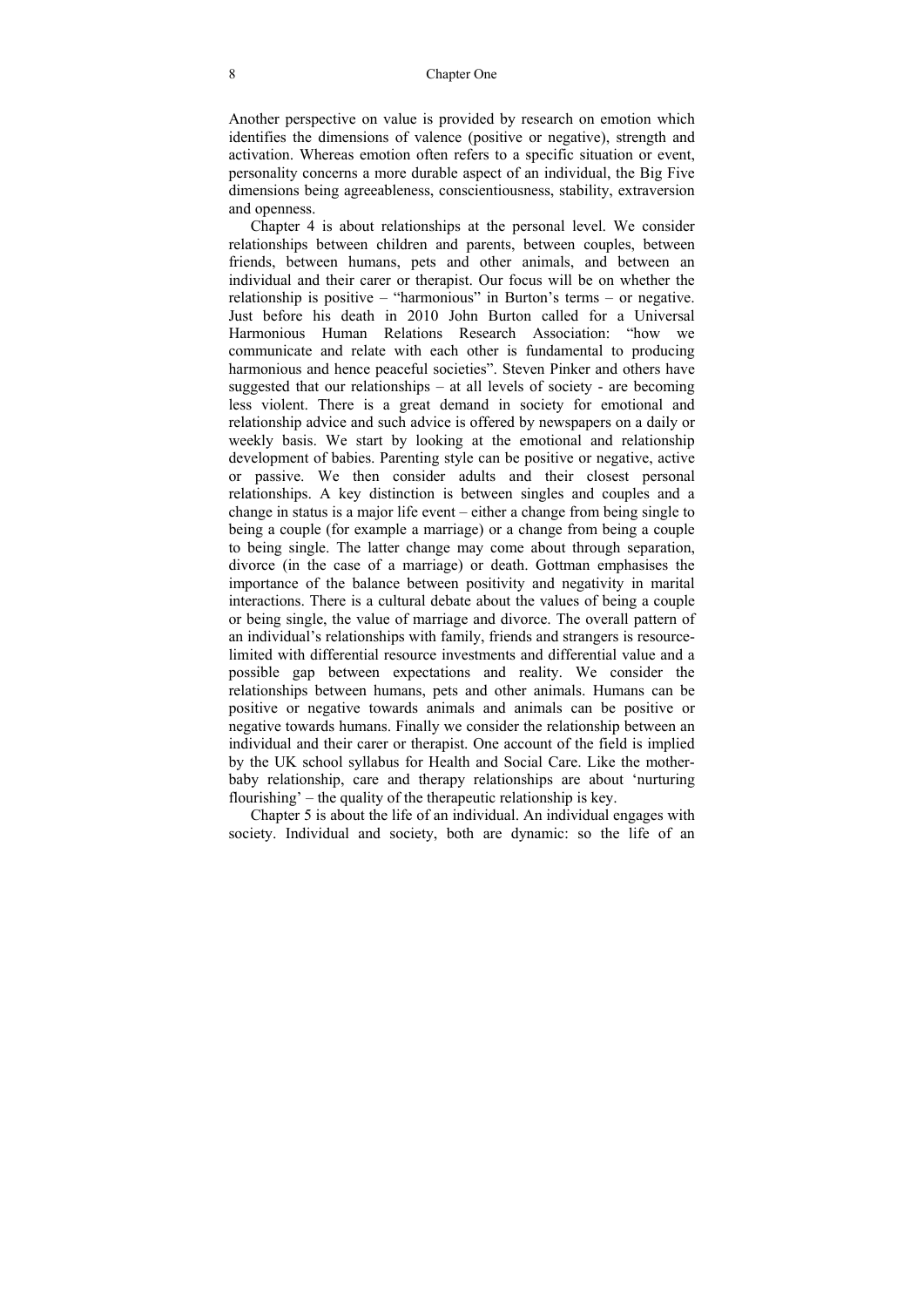individual engages with the history of a society. The engagement relationship can be positive or negative: in other words an individual may 'feel at home in the world' or not. At each point in life there is a past, present and future, and the relationship at each stage may be positive (A) or negative (B), giving eight possible trajectories:

| AAA persistently positive | 'feeling at home in the world'     |
|---------------------------|------------------------------------|
| BAAimproving              | 'happy ending'                     |
| BBA about to improve      | 'hope of happy ending'             |
| ABA fluctuating           |                                    |
| <b>BAB</b> fluctuating    |                                    |
| AABabout to deteriorate   | 'a way of life under threat'       |
| ABB deteriorating         | 'a way of life destroyed'          |
| BBB persistently negative | 'not feeling at home in the world' |

Steven Pinker and others argue that the humanities provide a powerful insight into how individuals engage with society. Pavel's account of the novel is considered and the quotation that "the novel asks whether individuals can ever be morally reconciled with the world" is noted. The subsequent sections consider the lives of specific individuals ... the Dustin Hoffman and Emma Thomson characters, a football-unfeeling mother, a Jihadist, a lion-tamer, an infantryman, rampage-killer Elliott Rodger ... and whether or not they feel at home in the world, whether or not their way of life is under threat and how they react if they do not feel at home or if they feel under threat. Throughout life an individual is presented with different options, different paths to follow. The set of possibilities constitute a tree of branching paths. This is illustrated by the branching paths for homicide, suicide and rampage killing.

Chapter 6 considers values at the group or societal level. How do 'we' see 'our values'? Do we think of them as unanimously held within our own group? Comparing ourselves with other groups, do we think of our values as 'exceptional' ... do we think of them as 'universal'? Are 'our values' good or bad? Are 'our values' safe or under threat? In many conflicts there are positive perceptions of self and of 'our values' and negative perceptions of the other and of 'their values'. These perceptions are regularly reinforced, for example in anniversaries of historical events: 1914, the start of the First World War; 1815 the Battle of Waterloo; 1314 the Battle of Bannockburn; and so on. In some cases the possession of arms itself is a celebrated part of nationalism. The two world wars were global events but they were locally experienced and are locally – differentially - remembered. The main focus of the chapter is on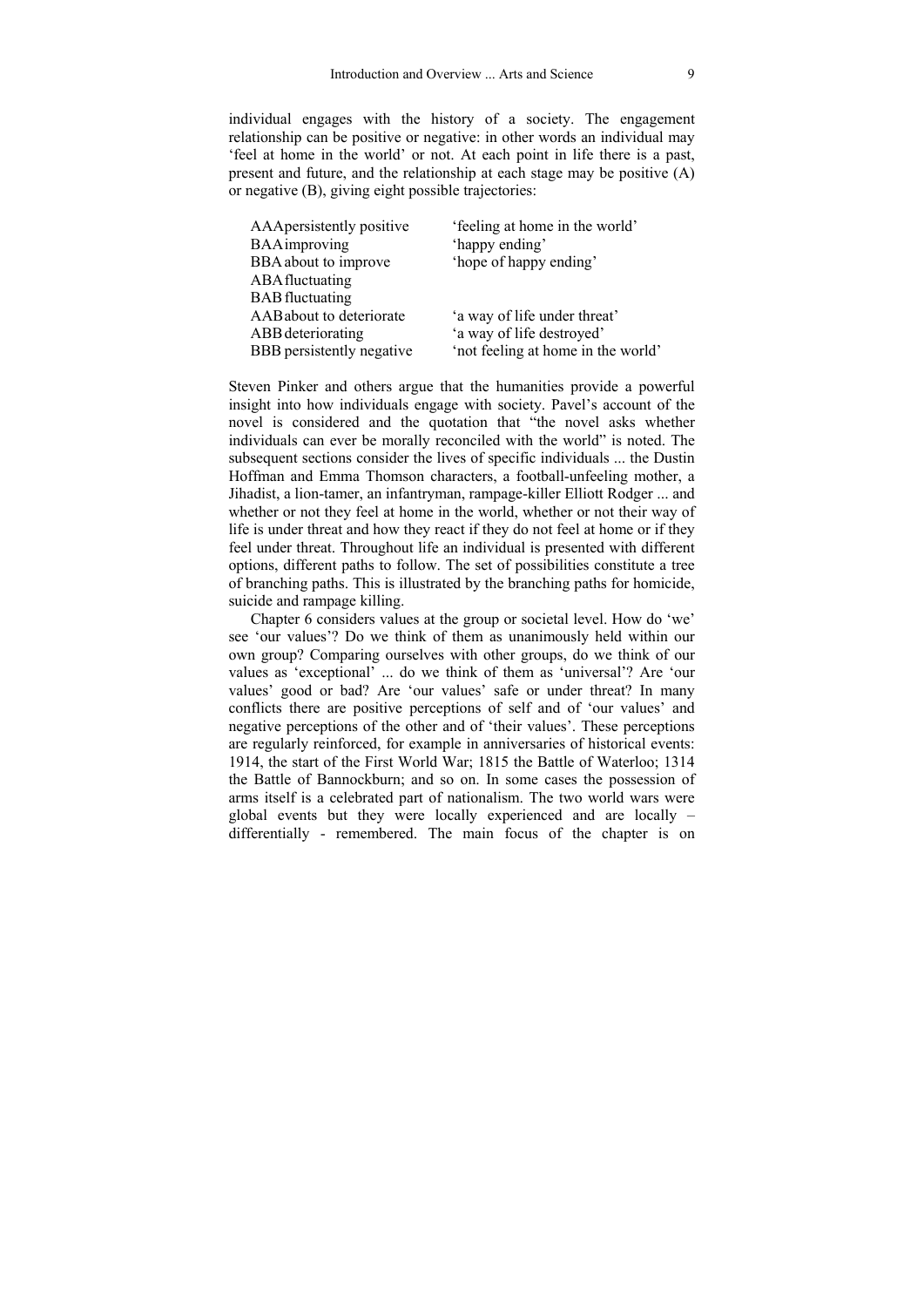exceptionalism, the belief in 'our exceptional values'. The idea of American exceptionalism is similar to other nations' perceptions of their own exceptionalism. An extended analysis is given of contemporary discussion in the UK about British values and about the question "is Britain Christian?". The dimensions of the debate are charted and the views of Prime Minister David Cameron and secularist A C Grayling are analysed. Neil MacGregor, director of the British Museum, talking of the loan of one of the Elgin Marbles to the Hermitage in St Petersburg for its  $250<sup>th</sup>$ anniversary, referred to 'this stone ambassador of the Greek golden age and European ideals'. But is it true that the values of the European Enlightenment are uniquely aligned with the values of Ancient Greece?

#### **Part II World society**

Chapter 7 is about world politics. World population is growing but the rate of growth is falling. In some countries the population will increase, in other countries the population will decline. Governments of the world have a geo-political structure which exists at a number of different levels. At the highest level there are world organisations which involve 'all' the countries of the world. The United Nations is one such organisation (UNESCO statistics on gender are discussed in Chapter 12); and there are also specialised organisations such as FIFA (see the discussion of the World Cup in Chapter 13). Next we can think of the dominant powers in the world. Later in this chapter we shall note Dennis Sandole's concern that there is division between the West, Russia and China and his suggestion that more cooperation be developed between them. A central issue in the relations between the West and Russia is the status of countries which were formerly in the Soviet Union or part of the Warsaw Pact. Ukraine is discussed in Chapter 9 while later in the present chapter we consider a study of electoral volatility in post-Communist states. At the same time as post-Communist states have joined the European Union, more longstanding member states have expressed less commitment to it and the success of anti-EU parties in the European Parliament elections is discussed later in this chapter. This lower commitment is partly associated with concerns about immigration (see the brief section at the start of this chapter) and also partly due to slow or no economic growth (an aspect of the world economy which is discussed in Chapter 11). In the UK these sentiments about the EU are not only represented by the UK Independence Party (UKIP) which gained twelve extra seats in the European Parliament elections, but also find expression in Prime Minister David Cameron's ambition to renegotiate the terms of Britain's membership. However the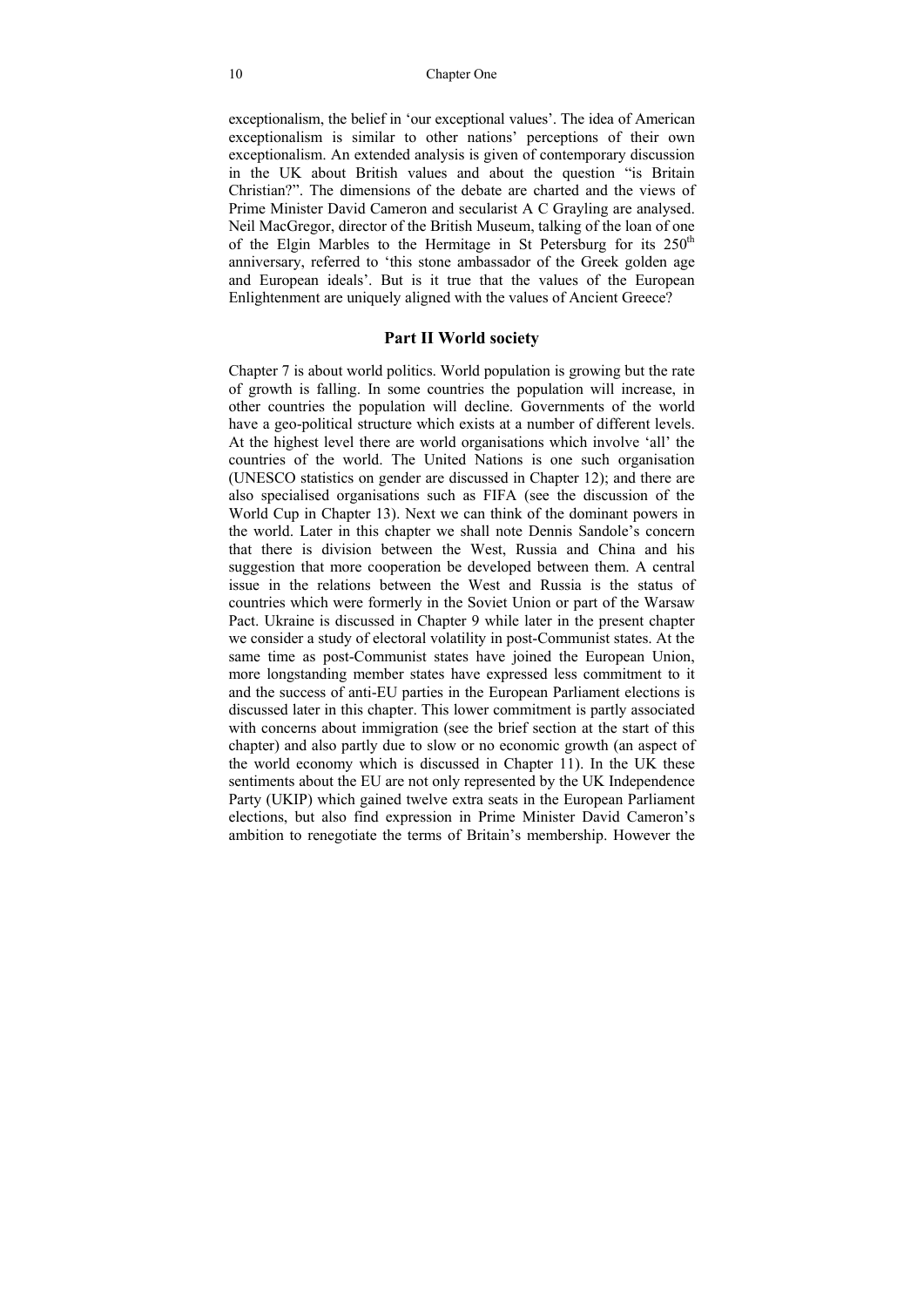existence of the UK as a unitary government itself came under challenge in the referendum on independence for Scotland (see Chapter 10). Electoral volatility also found expression in the largest-ever election in the world, in which India's dominant political party, the India National Congress experienced its worst ever defeat. The chapter ends with a conceptualisation of tension and volatility in a multi-level geopolitical structure.

Chapter 8 looks at world history. The British Museum charts 'world history from two million years ago to the present' using 100 objects. But will the human race last another million years? Whereas museums preserve historical artefacts, elsewhere historical artefacts are destroyed. In 2014 the Islamic State of Iraq and al-Sham (Isis) declared itself ruler of all Muslims and destroyed mosques in Mosul. And indeed there is a world history of the destruction of historical artefacts, including the destruction of religious buildings. Given the violence in the Middle East and elsewhere it was natural to feel pessimistic about the current state of the world and fearful of the future. Set against this were the arguments of Steven Pinker and Joshua Goldstein that violence was in decline, and the view of Matt Ridley that the decline of violence is just one of many ways in which things are getting better. The declaration of a new caliphate echoes the rise and fall of earlier caliphates just as other contemporary pressures for independence or incorporation echo the world history of independence and incorporation. A dynamic fractal core-periphery model of this world history of independence and incorporation is presented.

Chapter 9 is about Ukraine. "Looking back on my childhood in prewar eastern Poland ... [it was] a 'multi-cultural' society ... not without its tensions ... the Ukrainian peasantry were bottom of the pile ... [the landowners were] Lithuanians ... Poles occupied the middle stratum ... Eastern Ukraine was dominated by Russia and was always ... Russophile if not Russified, while western Ukraine was more influenced by Poland." In November 2013 the Ukrainian government switched from west to east – from seeking closer links with the European Union to seeking closer links with Russia. Protests follow, riots, the President flees, Russia takes over Crimea, rebellion in eastern Ukraine ... Ukraine: united or divided? Steve Pickering colours the Ukraine map blue or red on the basis of Ukrainian or Russian language tweets in early March 2014. An analysis of presidential elections in the period 1991-2014 shows a west-east continuum of political preferences. Having identified a west-east continuum in presidential voting, it is found that this is reflected in the geography, economy, ethnicity, language and religion of Ukraine. The east-west (and northsouth) dynamics of Ukraine is evident in centuries of history. A simple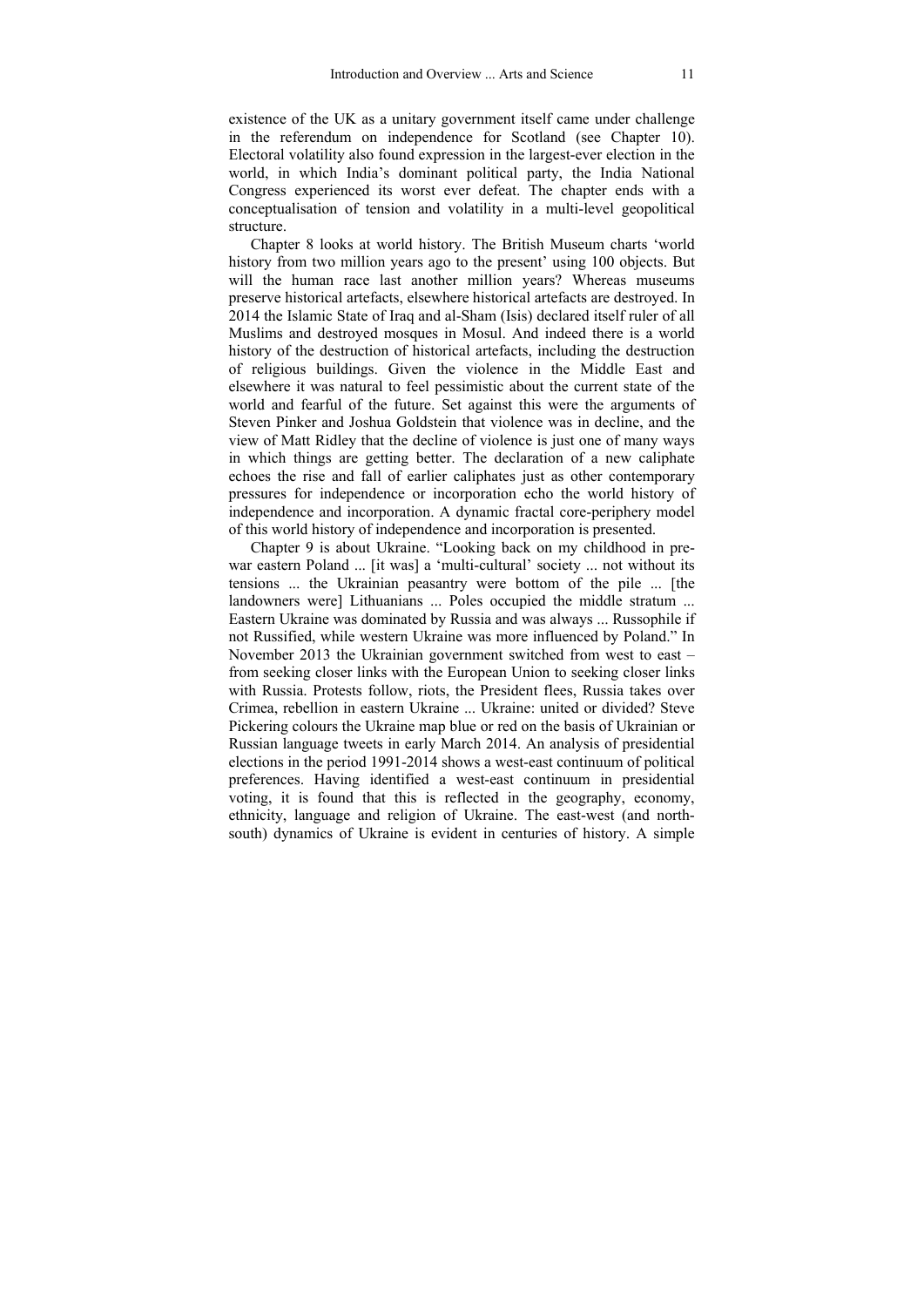model of a divided society with two groups on a geographical continuum is presented. As the boundary between West and East moves farther east: the size of the West increases and the size of the East decreases; the proportion of Ukrainians in the West decreases and the proportion of Russians in the West increases; and the proportion of Ukrainians in the East decreases and the proportion of Russians in the East increases – in the model. Suppose each individual wants to be in a large state (the bigger the better) and at the same time wants their nationality to be in the majority (the bigger the better). However these two goals are in fundamental conflict. Under certain special very strong and restrictive assumptions maximum satisfaction occurs when a boundary is at the midpoint – in the model, not in reality.

Chapter 10 is about Scotland. On 18 September 2014 a referendum was held on Scottish independence. It was a debate between those claiming 'our Scottish values are exceptional' and those claiming 'our British values are exceptional'. The relationship with England has been central to the geo-political history of Scotland. Personal memories of and attachments to Scotland are in all our minds but what sometimes happens is that invalid extensions are made to these personal memories and attachments, giving rise to a discourse of exceptionalism. A case in point is the Scottish exceptionalism of a golfing Presbyterian east-coast lowlander. In comparison with the simplicity of group exceptionalism, scientific analysis may find that each group is more varied within itself and less distinctive from other groups than is imagined – and this is shown to be the case for Scottish exceptionalism. Scotland's history has seen the formation of the nation, independence, union with the rest of Britain and over the last century, particularly the last half-century, measures of partial autonomy, culminating in the independence referendum of 2014. Support for political parties has fluctuated over the past couple of centuries, with increasing support for the Scottish National Party (SNP) in recent times. Opinion polls consistently indicated that the referendum voting would reject independence although in the weeks before the voting the gap narrowed. Some studies found support for alternative options to those on the ballot paper. Independence was rejected by 55% to 45%. A somewhat greater support for independence was found in local areas which had high unemployment and low Conservative support, which were in the west central area of the country and which had lower turnout. Glasgow and Edinburgh, Scotland and England, are each more varied and less distinctive than is sometimes supposed. As in other chapters special attention is given to the conceptualisation of group differences.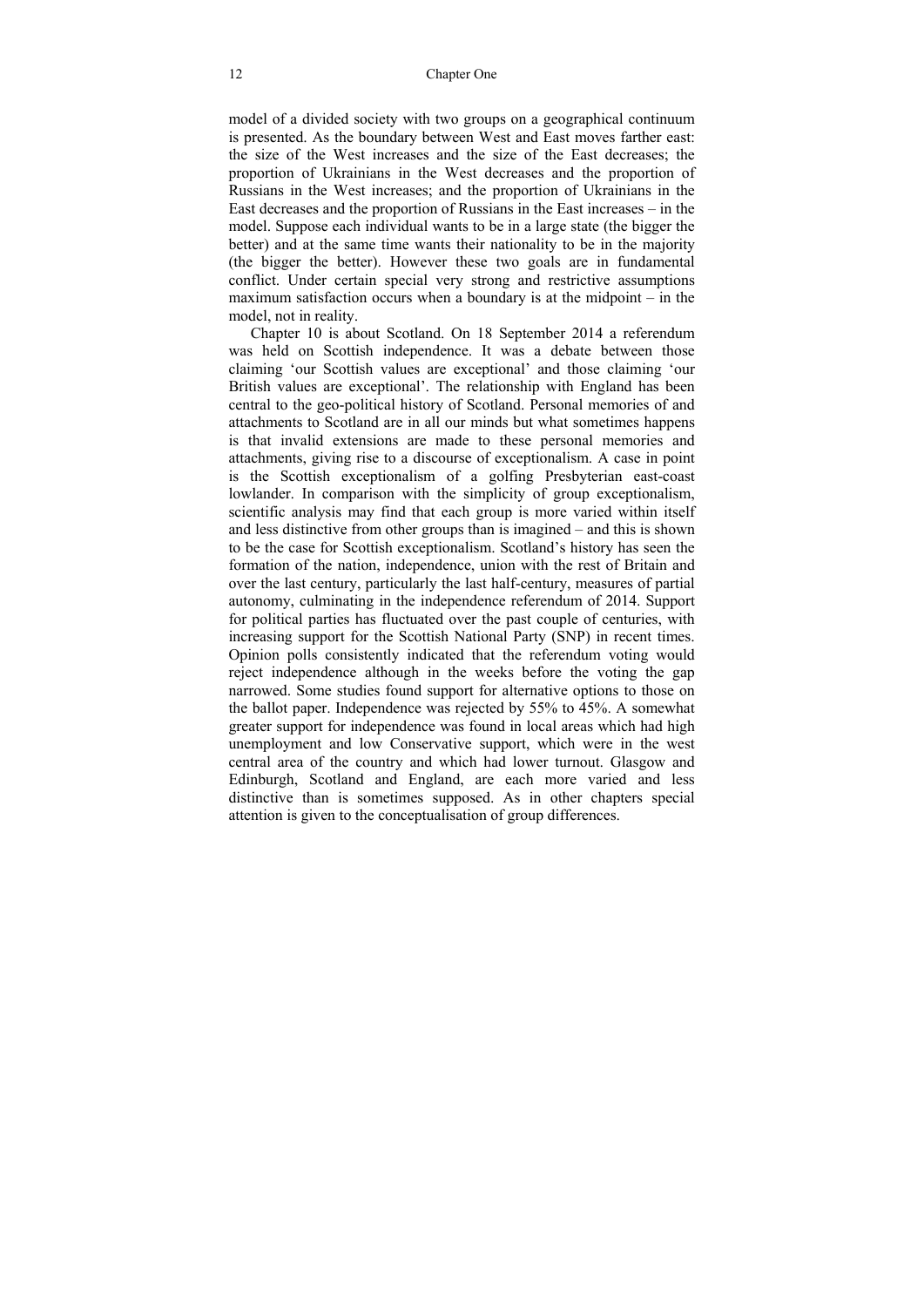Leaving the political sphere behind, the last three chapters in Part II turn to the world economy, gender relations and world sport (not, of course, that these spheres are without a political aspect!).

Chapter 11 is about the world economy. It is a global system. So to understand any local economy it is helpful to know about the world economy as a whole. Growth and inequality present a major policy challenge. There is a need to conceptualise growth and inequality within nations, between nations and for the world as a whole. The following statements are subject to much debate.

There is absolute poverty. There is great inequality between individuals. There is great inequality between continents. Some countries have more inequality than others. There is substantial economic growth. The poorer regions have faster growth than the richer regions. There is income stagnation for the poorer people in richer countries. Ordinal inequality is constant. Absolute poverty is declining. Global inequality is declining. Major redistribution should take place.

Concerning the last of these Thomas Piketty "sparked an epic debate" with his new book *Capital in the twenty-first century*. Inequality has been increasing, he argues, with top incomes receiving an increasing share.<sup>12</sup> Others have challenged Piketty's figures, their interpretation and their explanation. A simple descriptive two-region, two-class model of growth and inequality is offered to help think about these issues. Power law and other models of economic distributions are noted. A spatial model of growth and inequality in UK house prices is presented.

Chapter 12 is on gender. Three women hit the headlines in 2014. Malala Yousafzay won the Nobel Peace Prize fighting for the right of girls to education. Maryam Mirzakhani was the first woman to win the Fields Medal, the 'Nobel Prize' of mathematics. Also, World Chess Championship contender Judit Polgar announced her retirement. All three women have excelled in fields – Nobel prizes, mathematics and chess – where women are rare. How are we to explain this rarity? Gender is a major division between people in world society. The division has

<sup>12</sup> Piketty, Thomas. *Capital in the twenty-first century*. Cambridge, MA: Belknap Press, 2014.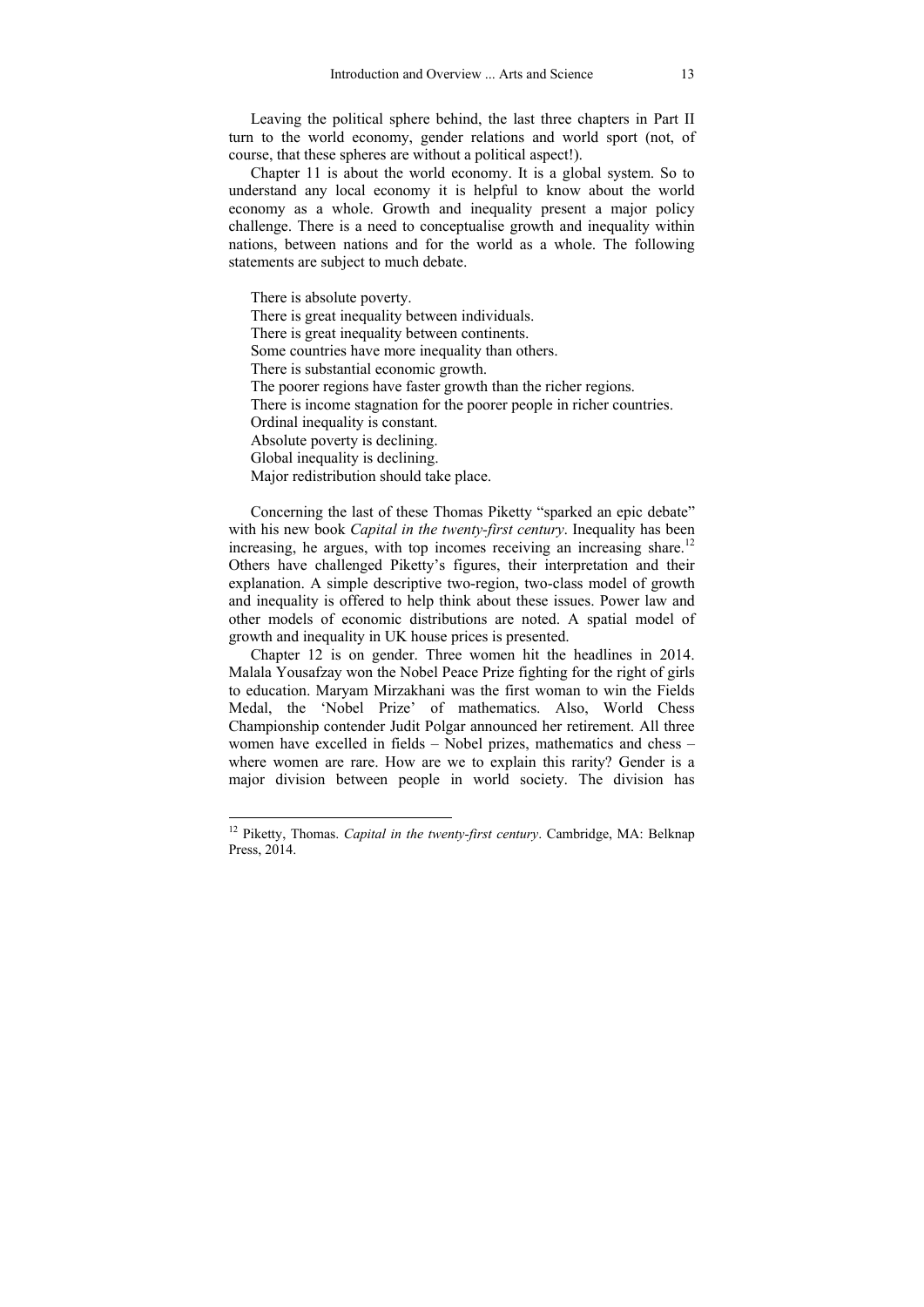biological, psychological and cultural aspects. Popular discussion of gender lacks conceptual sophistication and displays gender exceptionalism. There is a need to conceptualise historical trends in gender inequality within nations, between nations and for the world as a whole. Social programmes for literacy and education are important in the cultural formation of gender inequality.

World literacy rates and UK GCSE exam scores are mirror opposites. Worldwide, men have higher literacy than women; but in the UK across school subjects, girls have higher GCSE exam scores than boys. By coincidence and loosely speaking the equation for world literacy is the mirror opposite of the equation for GCSEs. World literacy rate z-scores: female=1.18male–0.54. GCSE exam z-scores: male=1.00 female–0.23. There is a gender aspect to subject differentiation with a law of comparative advantage. Female relative participation f is related to female relative performance dz:  $f=0.5+k(dz-0.23)$ . The transition from GCSE to A level is characterised by stratification and differentiation.

Literacy and education are part of society as a whole and their relationship to the other parts of society needs to be considered. See for example a study of the relationship between educational level and fertility rate in the USA; and the recent Global Gender Gap Report produced by the World Economic Forum. Special attention is given to the conceptualisation of gender differences – and this has application to the conceptualisation of group differences in general, a topic discussed in Chapter 14.

Chapter 13 is about world sport. World sport is an important part of many people's lives and attracts great interest. Competition is its essence and takes a very concrete and public form. So there is much that conflict researchers can learn from it. Large numbers of people have a strong emotional investment in the outcome – sometimes also a financial investment. So there is much discussion in advance of what the outcome will be and predictions are often made. However there is no certainty about the outcome and so valid predictions can only be probabilistic in nature. There are a number of predictor variables which can be used, but the most direct predictor of future performance is past performance. The rationale is that stronger players beat weaker players, one indication of strength being past performance. St Petersburg, 1914, one of the stellar chess tournaments of all time, provides a simple demonstration that stronger players beat weaker players – probabilistically. A model developed in Chapter 14 is applied to a different chess tournament, confirming an equation in which outcome value depends on relative strength. Most of the chapter is devoted to the World Cup of 2014.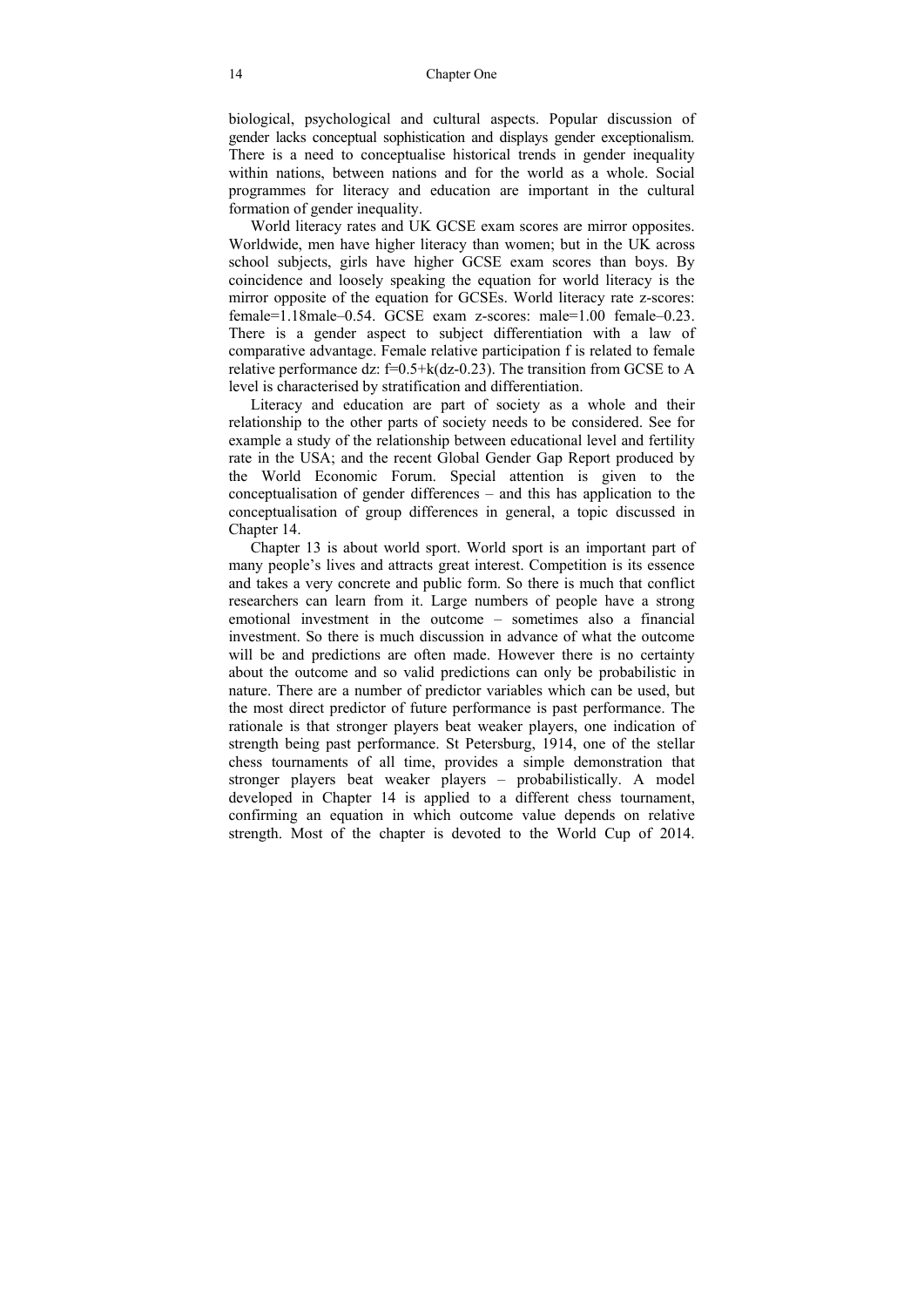Beforehand, Daniel Finkelstein in *The Times* gave the chances of difference countries reaching the knockout stage and winning the cup. These chances are compared with the actual outcome. The relationship between chances, place, points, goal difference and percentage of goals is also investigated. Finally there is a discussion of the link between mathematical odds and betting odds.

### **Part III Modelling**

Chapter 14 is on modelling. It opens with the presentation of a foundational mathematical approach to relationship dynamics. The role played in peace and conflict research by mathematicians and economists is noted. The different types of mathematics used are noted: prelude to statistics, statistics and mathematics. Foundational mathematics and foundational science are discussed and the role of Boulding, Rapoport and Deutsch in general systems theory is noted. A system with two subsystems and their environment is considered. An aside by Richardson on his arms race model suggests it can be reinterpreted as a model of positive reciprocation. Murray and Gottman's model of marital interaction is discussed. Reciprocation as a strategy in game theory is related to the work of Axelrod and Majeski. All this refers to the value of the relationship. Gottman found that the probability of a (marital) relationship continuing is a function of its value ... survival depends on fitness; participation depends on performance. The first law of participation dynamics is that the participation rate at any stage is a function of the participation reverse binary history. This implies the dynamics of an unobserved criterion variable. The dynamics of the criterion variable is driven by the dynamics of explanatory variables. What do the performance dynamics look like? Like stockmarket dynamics? Relationship dynamics is a trajectory through a structured environment. The characteristics of that structure are important. The performance at any stage depends on previous performance but how it does so is affected by structural variables.

In terms of game theory the relationship models we have been discussing are cooperative or non-zero-sum games. Depending on what action players take some outcomes are mutually positive or mutually negative. Complementing this is a brief discussion of constant-sum or zero-sum games with application to Chapter 13 on sport. A simple model of player strength and success in an all-play-all tournament with pairwise constant-sum games is presented. Two methodological sections follow, the first briefly noting how the criteria used in academic psychology are often absent in popular discussion. Then there is a section discussing